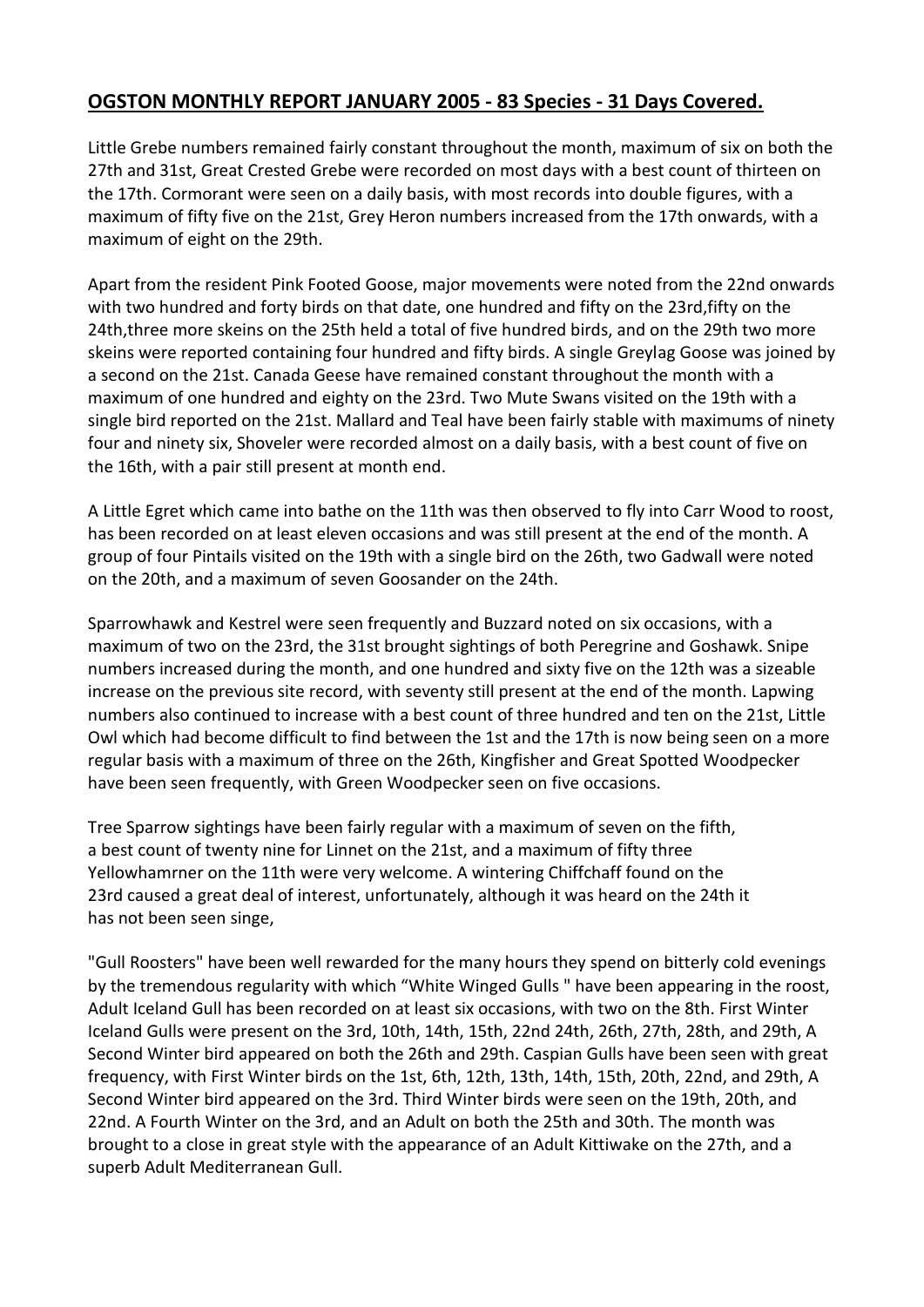### **OGSTON MONTHLY REPORT FEBRUARY 2005 - 81- Species-27 Days Covered**

Little Grebe numbers were reasonably constant throughout the month with a maximum of eight on the 10th, Great Crested Grebe were recorded on almost a daily basis with a maximum of fifteen on both the 4th, and 16th, Cormorant numbers had a best of fifty eight on the 12th. Canada Geese reached a high of 200 on the 6th and decreased gradually from then , both the Pink-footed Goose and the Greylag Goose were still present at month end. Shelduck were present on three occasions, with a maximum of five on the 8th. Both Mallard and Teal numbers were constant throughout, with counts of seventy and fifty five respectively, Shoveler visited on five occasions, with a best count of four on both the 2nd, and the 5th. Tufted Duck were recorded mainly into double figures with a peak of twenty five on the 2nd, Pochard numbers began to decline after the 7th. A Red breasted merganser made an appearance on the 18th which was a pleasant surprise, sadly it was not seen the following day. Grey Heron were back in the heronry early in the month, and after a period of disturbance, became settled again, with forty one on the 12th. Wigeon numbers varied from one to six, but were not recorded after the 11th.The Little Egret which was first seen on the 11th of January, is still present and has given many excellent views, and a host of superb photographic opportunities.

Sparrowhawk and Kestrel sightings were again fairly frequent,with Buzzard being noted on at least eight occasions with a best of three on the 11th. A Merlin passing through on the 9th was a new bird for the year. Little Owl has been seen fairly regularly in its favoured locations, with one noted on Crow Lane on at least two occasions, with a maximum of three birds on the 4th, and 18th.Great Spotted Woodpecker was seen frequently, with a best count of four on the 6th, Green Woodpecker noted on at least six occasions, and just one sighting of the elusive Lesser Spotted Woodpecker.

Although the water level continued to rise, there were waders present, namely three Redshank on the 6th, single Dunlin on the 8th, and 19th, with two on the 21st, and a Ringed Plover on the 20th. Lapwing numbers declined from the early monthly maximum of two hundred and sixty on the 3rd, down to double figures towards the end of the month.

"White Winged Gulls" again showed very well at the beginning of the month, with records of Adult Iceland Gull on the 2nd, and 1st winter birds on the 4th, 6th, 8th, and 16th, with a 2nd winter present on the 3rd. 1st winter Caspian Gulls were noted on 3rd, 4th, and 8th. A 3rd winter Glaucous Gull, on the 3rd was the first of this species for this winter period, and although the bird was put out on the pager system, it flew off a few minutes after it was first observed in the direction of Carsington.

Tree Sparrow was recorded on three occasions, becoming reasonably regular in the Amber Cottage area, a good count of fifty five Linnets on the 11th, and the first Lesser Redpolls of the year with twelve noted on the same day.

Bird of the month for those who were lucky enough to be able to see them , were the circa forty Waxwings which were present on Brackenfield Green for a short period of time on the 16th ,before flying off in the direction of Ashover.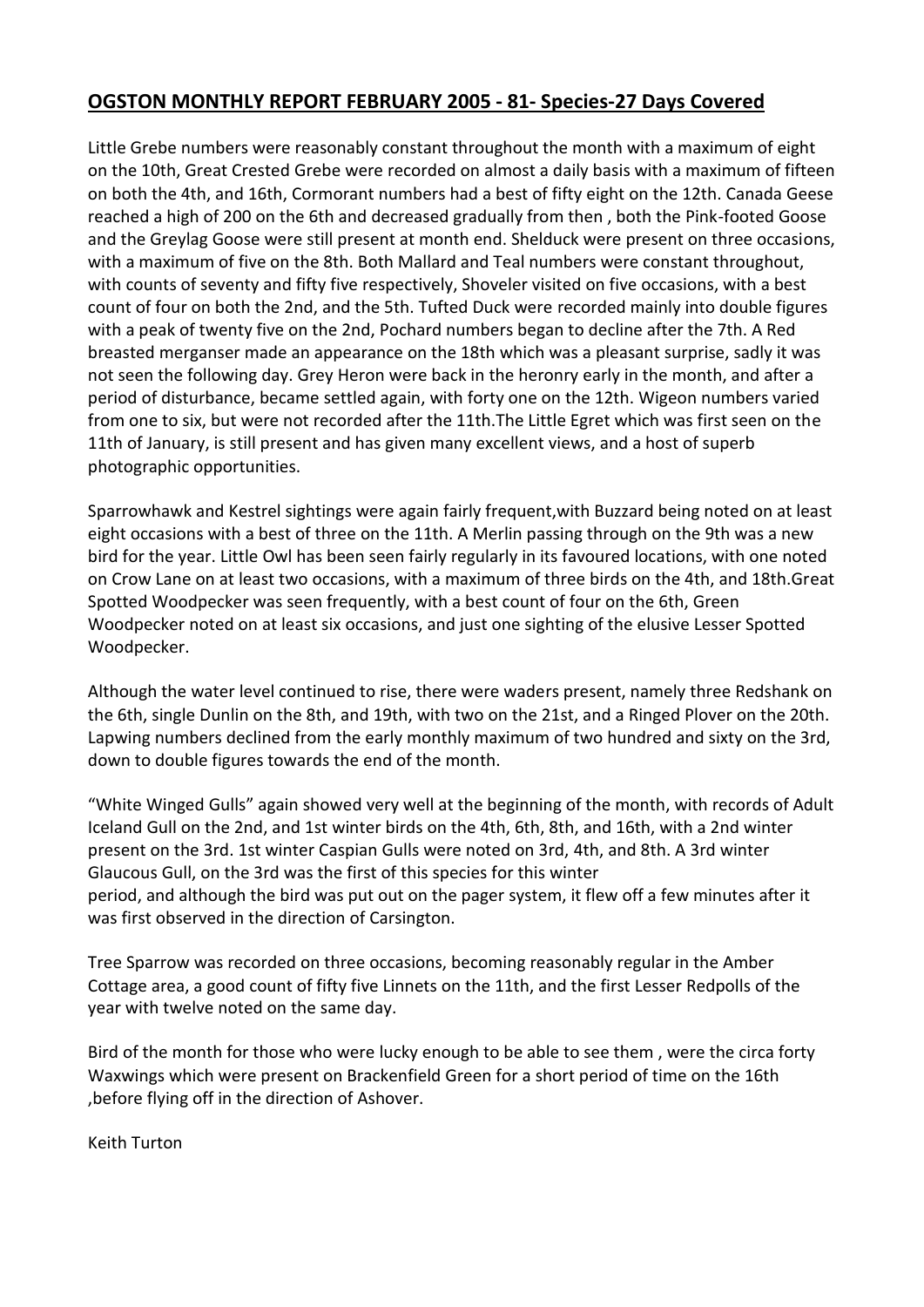# **OGSTON MONTHLY REPORT MARCH 2005** - 94-Species - 31 Days Covered

Little Grebe numbers have remained stable throughout the month with a maximum of four on 7th, 13th, and 14th ,Great Crested Grebe has been into double figures most days with a best of 19 on the 14th and 15th,Cormorant numbers remained slightly lower than last month with a best of forty two on the 4th. Grey Heron were much more numerous with at least forty four noted on the 20th. Canada Geese numbers declined in the latter half of the month, from the high of one hundred and twenty nine on the 4th. Most wildfowl numbers have declined with the exception of Mallard and Tufted Duck, with maximums of sixty one and twenty two respectively. Gadwall put in an appearance on the 22nd when a pair were seen in the evening. The drake Wood Duck has been seen on at least five occasions with a female Mallard in close company. Water Rail was seen for the first time this year on the 8th, and the 19th 20th and on the 31st.

Seven Common Scoter on the 28th were a very good find, but were not present next day. The Little Egret which first appeared on the 11th of January was not recorded after the 22nd, a period of some ten weeks.

Sparrowhawk and Kestrel were seen regularly, but surprisingly Buzzard records have been much more numerous, with possibly six different birds seen on the 23rd, and five in the air together above the dam wall on the 24th. Peregrine has been recorded on at least three occasions. Bird of the month has to be the Rough-legged Buzzard seen by just two fortunate observers to the South West of the reservoir on the 15th, making it only the third record for Ogston, incredibly the second record occurred on March 18th 2004.

Sadly the gull roost has gone into decline, by mid-month very few birds were to be found, although 1st winter Iceland and Glaucous gulls were seen towards the month end. The regular watchers have had a very satisfying few months. Iceland , Glaucous, Caspian,and Mediterranean Gulls being seen, and aYellow-legged Gull was being seen on a regular basis towards the month end.

Little Owl has again been difficult to locate during the second half of the month, with only one record of Tawny Owl. Great Spotted Woodpecker was seen on almost a daily basis with four being the maximum. A male Lesser Spotted Woodpecker seen on the 25th was the second record of the year, with another seen on the 29th.Green Woodpecker was noted on at least eight occasions. The first Raven of the year on the 30th was seen firstly disturbing the Herons, then had a conflict with a Buzzard before disappearing over Ogston Hall.

A Stonechat found on the 1st stayed until 5th, the years first Curlew was recorded also on the 1st, followed by Redshank on the 6th, the first Little Ringed Plover on the 21st Two Oystercatchers found on Plover Island on the 23rd were present all day but could not be located next day. A Dunlin on the 25th was followed on the 26th by another Little Ringed Plover. The first Chiffchaff of the year was found during the breeding birds survey on the 19th, with up to six singing on the 23rd, and twelve noted on the 25th. The first Skylarks of the year, on the 21st and 25th reminding us that Spring may soon be with us, a further reminder came in with the arrival of three Sand Martins on the 23rd and four on the 24th with the first Swallows on the 26th.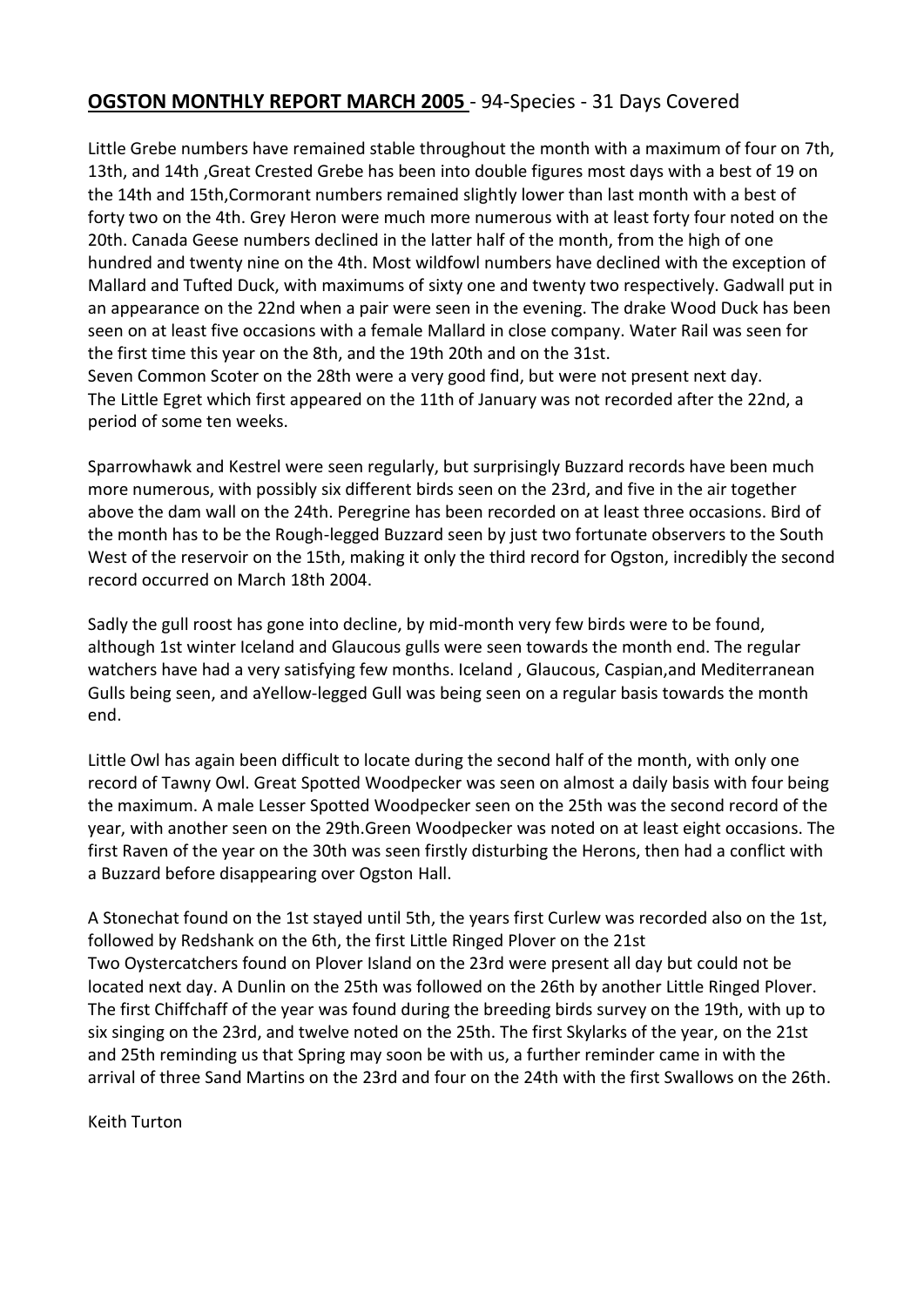#### **OGSTON MONTHLY REPORT APRIL 2005**

Little Grebe numbers remained constant throughout the month with a maximum of six on the1st and 8th Great Crested Grebe were recorded into double figures most days with a best count of 15 on 25th ,with three well grown juveniles in Milltown Inlet from early in the month. A superb summer plumaged Black-necked Grebe dropped in on the evening of the 19th giving very close views for the few people who were able to get, this is the first record of this species since 1997. Six Shoveler visited on the 4th with a single on the 22nd.The immature drake Goldeneye was still present at month end. Two Egyptian Geese which visited on the 19th was a welcome record. A pair of Gadwall on the 14th and a drake on the 19th were noted. Two Common Scoter on the 5th with a single bird on the 8th and twenty two Wigeon on the 4th made it a good month for wildfowl.

Both Sparrowhawk and Kestrel have been seen quite frequently, and Buzzard seen on almost a daily basis with a maximum of three being seen quite regularly. There are three candidates for bird of the month with regard to raptors, the first being a Marsh Harrier on the 10th, and on the 22nd a Honey Buzzard, and finally a Red Kite on the 29th must have been a great sight and although none of the birds stayed for more than a few minutes, all were very welcome additions to the year list. The first Osprey of the year put in an appearance on the 17th, but after an unsuccessful attempt to catch a fish it moved quickly through. A Red-Legged Partridge seen in Brackenfield on the 4th was a welcome record.

The very high water levels have meant very few waders have been seen, Oystercatcher, Redshank, Curlew , have all passed through as have two Whimbrel. Little Ringed Plover have been present all month with a maximum of four on the 12th and 13th. ACommon Sandpiper which was first noted on the 16th was seen on at least six more occasions. Common Terns were noted from the 14th, and an influx of thirty Arctic Terns on the 25th must have been a tremendous sight, sadly they flew straight through.

Little Owl has been very difficult to find only being noted on two occasions, and a single Kingfisher sighting on the 10th.Great Spotted Woodpecker sightings were fairly regular, surprisingly Lesser Spotted Woodpecker was seen more than Green Woodpecker.

The first Yellow Wagtail of the year showed characteristics of cinereocapilla or Ashy headed race. Hirundine passage continued throughout the month in good numbers particularly Swallow, with a maximum in the region of four hundred and fifty birds on the 8th. The first Swifts were recorded on the 24th when forty five were noted making their way north.

The first Willow Warbler was noted on the 2nd from four locations around the reservoir, the first Blackcap was noted on the 4th a very early Garden Warbler on the 8th, Chiffchaff numbers continued to increase and were well into double figures by mid month. A male Redstart found in the evening on Whitecarr Lane sadly had moved on less than ninety minutes after being found, the first Lesser Whitethroat was noted on the 20th and Whitethroat on the 22nd. A Wheatear on the 16th was another very good find but again proved to be a short stayer .Other sightings of note were Raven on the 2nd & 3rd, a Merlin

observed flying through a mass of hirudines on the 14th,eleven Lesser Redpoll on the 25th and a single Tree Sparrow on the 9th, and the first Sedge Warbler on the 29th.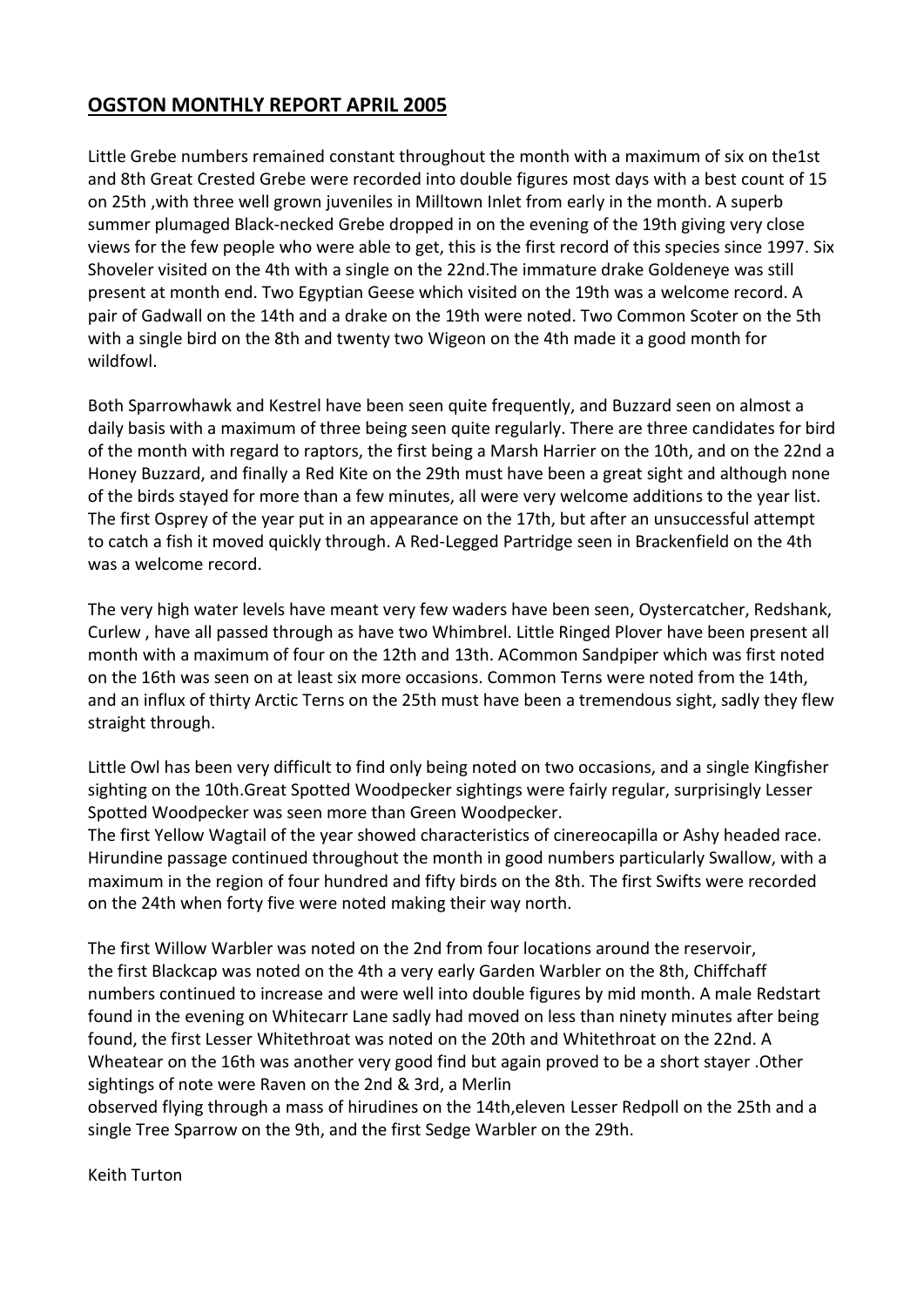### **OGSTON MONTHLY REPORT MAY 2005 - 98-Species - 31 Days Covered**

Little Grebe numbers were again fairly constant with a maximum of seven on both the 23rd and 24th, Great Crested Grebe maximum count was 17 on both the 7th and 9th. Cormorant numbers increased after the 9th with a best of thirty on the 27th.Two Mute Swans which visited on the 6th were still present at month end. A pair of Gadwall and a Shoveler was recorded on the 2nd, a Shelduck was noted on at least four occasions, the drake Wood Duck on at least three, and a drake Goosander on the 26th was a real surprise but the bird only stayed for ten minutes. Tufted Duck numbers were in double figures for most of the month with a best of nineteen on the 27th, on the same date, amongst the sixty six Mallard counted twenty nine were young birds ranging from tiny duckling (seven), through to almost adult size .Ruddy Duck were quite regular until mid-month but none were recorded after the 21st.Canada Geese numbers remained very low throughout ,but increased by at least three goslings which were spotted on Plover Island towards the end of the month. Two Little Egrets were welcome visitors on the 24th but moved on within minutes.

Given that there were nine different raptor species seen during April this months sightings have been very mundane, only Sparrowhawk, Kestrel, and Buzzard have been noted quite regularly. There were three sightings of Osprey on the 12th and 23rd and 29th but none of the birds stayed very long, not even attempting to catch a fish. The first Hobby of the year was seen on the 2nd, and on at least five more occasions with two birds seen displaying on some days.

The lower water levels have had a marked effect on the numbers of waders that were recorded, Oystercatcher, Little Ringed Plover with a maximum of four on the 23rd, and Ringed Plover, Curlew, Whimbrel , Redshank, Common Sandpiper, Dunlin with a maximum of four on the 26th which included one bird in apparent winter plumage, which gave rise to a lot of discussion, but in the end it remained a Dunlin. We had to wait until the 21st for the bird of the month which was a superb summer plumaged male Turnstone found in front of the members hide and giving tremendously close views throughout the day but sadly it had moved on by the next morning. The first Lapwing chicks ( four) were noted on the 21st

Only one sighting of Kingfisher during the month, but both Green Woodpecker on the 12th and 27th, and Lesser Spotted Woodpecker on the 2nd have been seen , together with Great Spotted Woodpecker which has been seen on at least five days. Hirundine passage continued throughout the month the best day being the 5th, with" circa" 2000 birds moving through ,on the 31st a Swallow seen gathering mud appeared to be either(ssp.transitiva )or (savignii). The first Cuckoo was recorded on the 1st of the month and on at least seven more occasions up to month end. Common Terns continued to drop in but had a tendency to move quickly through a maximum of six were observed on the 27th, likewise the Arctic Terns including the twelve on the 4th were soon gone. A Kittiwake , also on the 4th was a very welcome record , as was the Little Tern recorded on the 26th.

The first Spotted Flycatcher was seen on the 7th, two days later than last year, and continued to be seen on a regular basis with three being noted from the 15th all in the area around Brackenfield Church, another bird was noted on the 27th on Hurst Lane. Warblers have been recorded in good numbers with Blackcap appearing to be the most numerous with a maximum of twenty nine on the 2nd, a best of seven for Garden Warbler on the 9th, also on that date 12 Willow Warblers were noted. ,The highest count for Chiffchaff was the seventeen seen on the 2nd, both Whitethroat and Lesser Whitethroat have been seen or heard regularly with best counts of eight and three respectively, and three being the highest for Sedge Warbler. The only other bird of note during the month was Tree Sparrow which has been seen in a bird clubs members garden.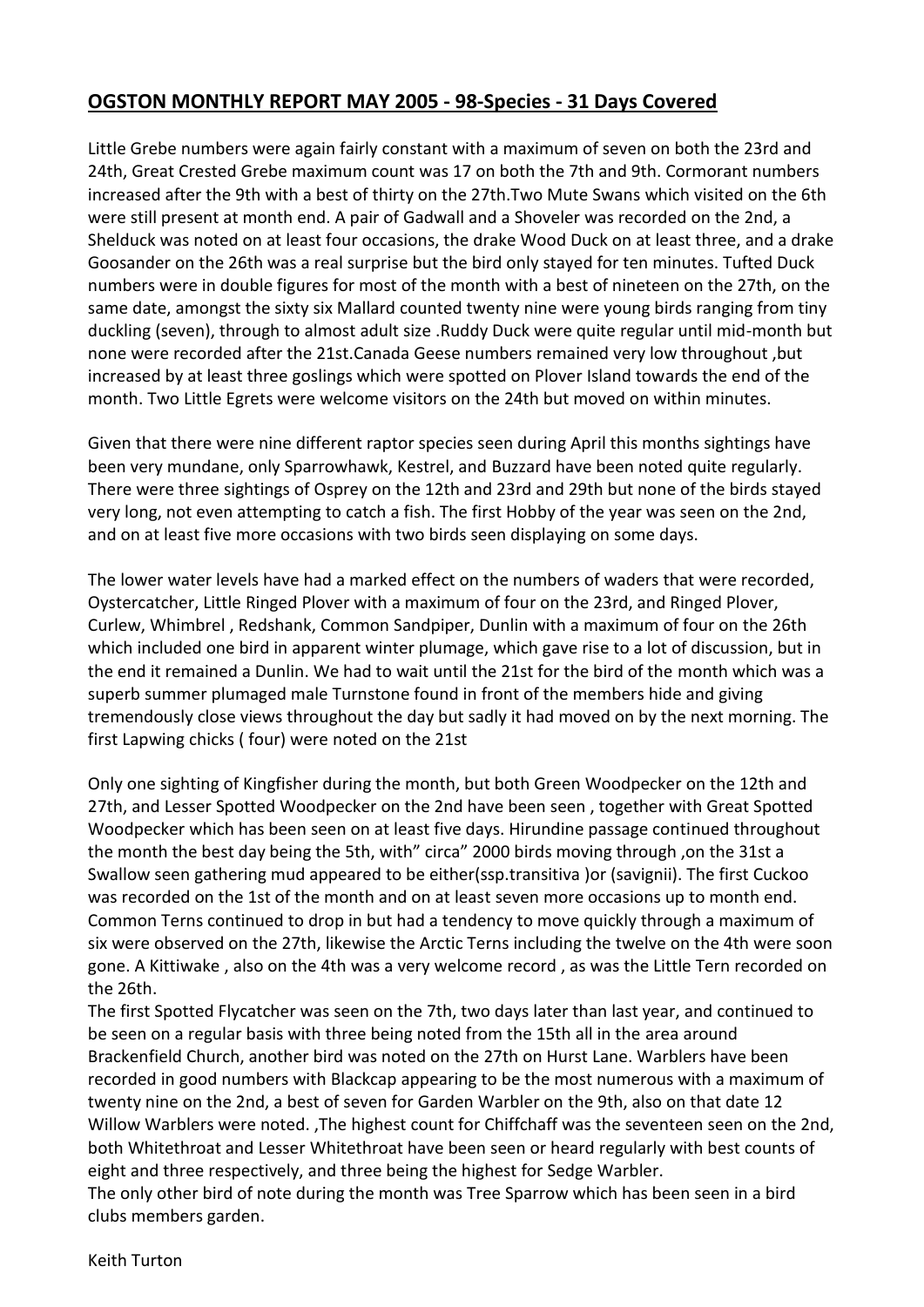### **OGSTON MONTHLY REPORT JUNE 2005 - 30 Days Covered-90 Species**

Little Grebe was difficult to locate throughout the month ,and was recorded only twice, but five noted on the 6th was a good record, Great Crested Grebe reached a maximum of sixteen on the 20th,Cormorant numbers were quite low until the 9th when fifty were recorded and they continued to be recorded well into double figures until month end. The two Mute Swans which were present for most of May are still with us, and Tufted Duck are still being recorded in double figures .One hundred and three Canada Geese were counted on the 20th which included thirteen juveniles. Mallard reached a high of fifty one on the 20th, and forty Grey Heron were recorded, again on the 20th. The splendid drake Wood Duck was seen on the 15th , and new for the month were three Ruddy Duck found on the 17th. Shoveler and Teal were also present on a few occasions throughout the month , a Goosander was present on the 23rd, but nothing outstanding in what has been a very quiet month for wildfowl.

A tremendous number of Buzzard sightings during the month, on an almost daily basis, with three a maximum on both the 7th and 12th, Sparrowhawk and Kestrel were noted on quite a regular basis, with Hobby sightings not nearly as frequent. The Osprey which made an appearance on the 8th, was the fifth record for the year and very welcome. A single Peregrine recorded on the 11th brought the number of raptor species for the month to six.

Another significant decrease in the water level did not attract the hoped for increase in wader species. The species recorded during the month included Oystercatcher, Lapwing, Ringed and Little Ringed Plover, Redshank, Dunlin, Common Sandpiper and Curlew. Little Ringed Plover were by far the most prominent of these and have been seen on almost a daily basis with nine on both the 14th and 20th, and eleven on the22nd.Ringed Plover was seen on at least six occasions with a maximum of four seen on the 11th. Black-Tailed Godwit was seen on both 25th and 26th, but neither bird stayed.

Although very few gulls are recorded during the summer months, it is pleasing to be able to mention a superb adult Yellow-legged gull which has been present on at least five occasions from the 21st of the month. Common Tern made numerous appearances throughout the month four being the best count on the 21st, but sadly no attempt to breed as yet.

Little Owl was very scarce all month only being recorded once, Cuckoo was noted during the month and Kingfisher became very much easier to see. Green Woodpecker was noted on a couple of occasions. Good numbers of young Pied Wagtails have been noted almost on a daily basis with a maximum of twenty three on the 6th. Four Yellow Wagtails were observed flying north on the 23rd.

Most warbler species have been seen in reasonable numbers with Willow Warbler, Chiffchaff, and Whitethroat, being most prominent. Sedge Warbler, Blackcap, Garden Warbler being noted to a lesser degree, Lesser Whitethroat on only a couple of occasions. A Reed Warbler found on the 18th in the reeds around the Kingfisher pond and still present on the 19th, was a very welcome addition to the year list. Spotted Flycatcher was well noted during the month particularly in Brackenfield Churchyard, with four a maximum on the 14th, and a record of nestlings being fed on the 20th.Two records of Raven on the 6th and the 12th were particularly pleasing.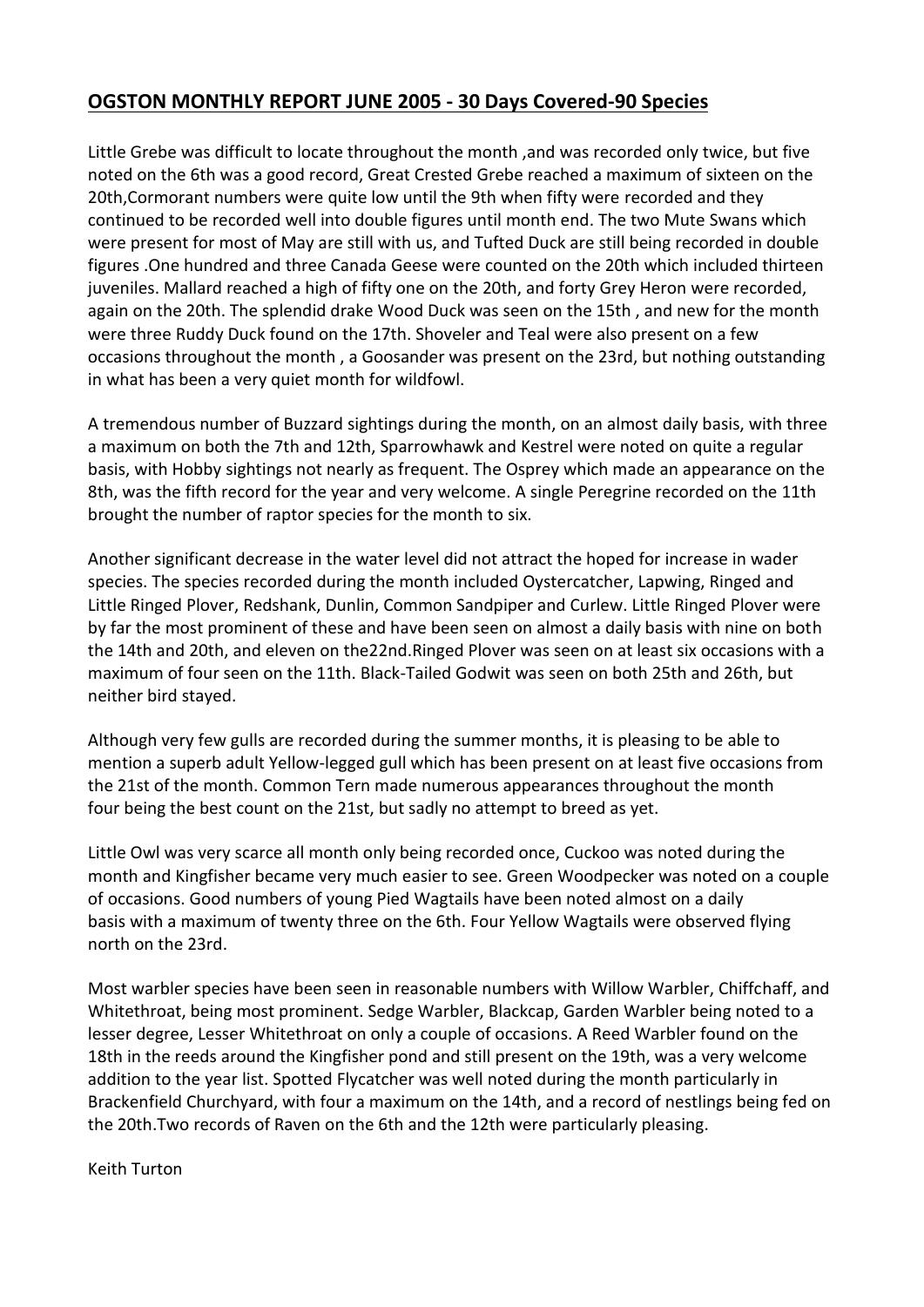# **OGSTON MONTHLY REPORT JULY 2005 - 31 Days Covered - 91 Species**

Little Grebe has been difficult to find throughout the month, two being noted on the 2nd with singles on the 20th, 21st and 22nd.Great Crested Grebe were recorded into double figures for most of the month, with eighteen on the 11th. Cormorant numbers were fairly stable throughout with a maximum of fifty seven on the 8th.The two Mute Swans which were first noted on May 6th are still present. The resident flock of Canada Geese have remained constant with numbers into the high eighties for most of the month. Mallard, although difficult to count some days, appear to be stable with a maximum of one hundred and four on the 29th. A Little Egret which was first seen on the 9th was seen last on the 18th, two being present on the 15th.Grey Heron were very prominent around the waters edge with a maximum of twenty one present on the 4th. A drake Common Scoter was present for most of the 7th lingering in the vicinity of the dam wall, a single female Teal was noted in front of the members hide on most days early in the month, and a drake was seen in Wooley Bay on the 12th, with ten birds being seen in front of the members hide on the 13th.Three juvenile Goldeneyes were a pleasant surprise on the 9th, but only stayed that day. A drake Scaup found late evening on the 22nd, again in the vicinity of the dam wall, could not be located the next day.

Very few raptor sightings up to mid month, probably due to birds breeding, Kestrel being noted most with five seen on 12th, maximum count for Buzzard of three on both the 7th and 12th. Sparrowhawk sightings were fairly infrequent, only being noted on five occasions. The first sighting of Hobby for July was on the 20th, what could have been the same bird was seen on four occasions during the day. A juvenile Peregrine seen on the 25th was a really good find, and again was the first for the month.

The Yellow-Legged Gull was present almost on a daily basis throughout the month. The only other gull of note was the second summer Little Gull found on the 22nd which stayed until early evening, before flying off in a north easterly direction with seven Black Headed Gulls. Common Tern was present on a daily basis with a maximum ten on both the 4th and 22nd.

Much better news regarding waders with a total of fifteen species recorded during the month. Apart from the resident Little Ringed Plovers which have produced young, but sadly very few seem to survive for long with Carrion Crow seen on at least one occasion taking a chick. Common Sandpiper was seen quite frequently with a maximum of ten on the 21st.Green Sandpiper seen on six occasions, with two on the 30th. Adult Dunlin on the 7th with five on 22nd, Redshank were present on a number of occasions with four on 27th.

The five summer plumaged Black-Tailed Godwits which visited on 11th sadly only stayed until the evening before moving on, with a single bird present on the 22nd. A Ruff dropped in after the departure of the Godwits, and stayed for three days.

Bird of the month had to be the Pectoral Sandpiper which was found on the 14th, only the second record for Ogston. Although it could be fairly elusive it caused a great deal of interest during its short stay, it was seen until the evening of the 15th but sadly could not be found on the Saturday. The first Greenshank was noted on the 12th , but stayed for less than an hour, and a single bird was present on the 21st.A Sanderling located on the 22nd was a very welcome addition to the year list, and brought the number of wader species present on that day to eight.

Warblers continued to be seen fairly regularly with juveniles noted of Whitethroat, Lesser Whitethroat, and Sedge Warbler. New for the year was a Grasshopper Warbler which was found near the hide path on the 20th,

it could be heard singing in that area, and also from the oak tree on the West Bank. Other birds of note worth mentioning were the one hundred and seventeen Pied Wagtails which were seen going to roost on the 25th, and a Crossbill seen in the conifers just to the right of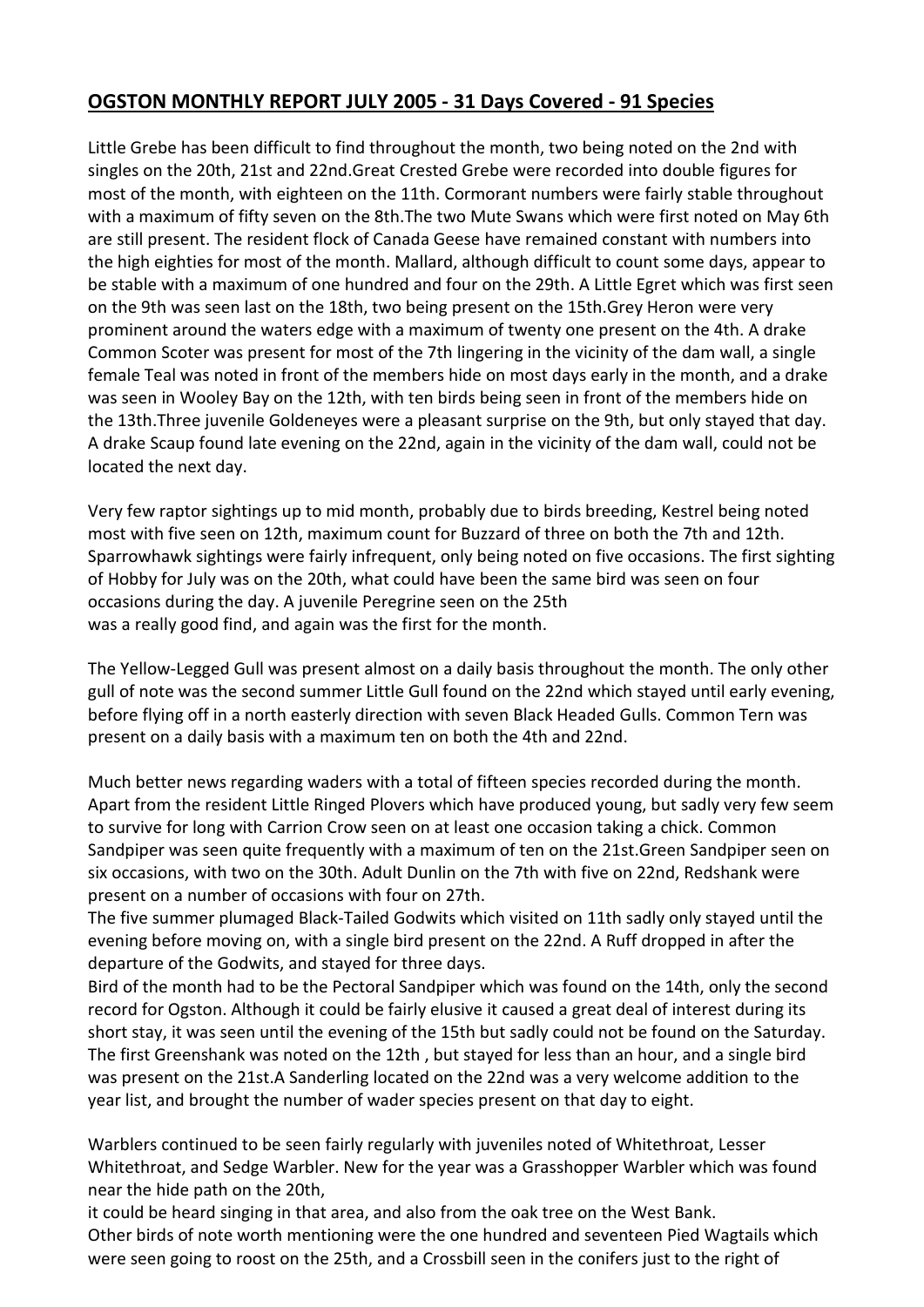Smithy Cottage on the evening of the 18th.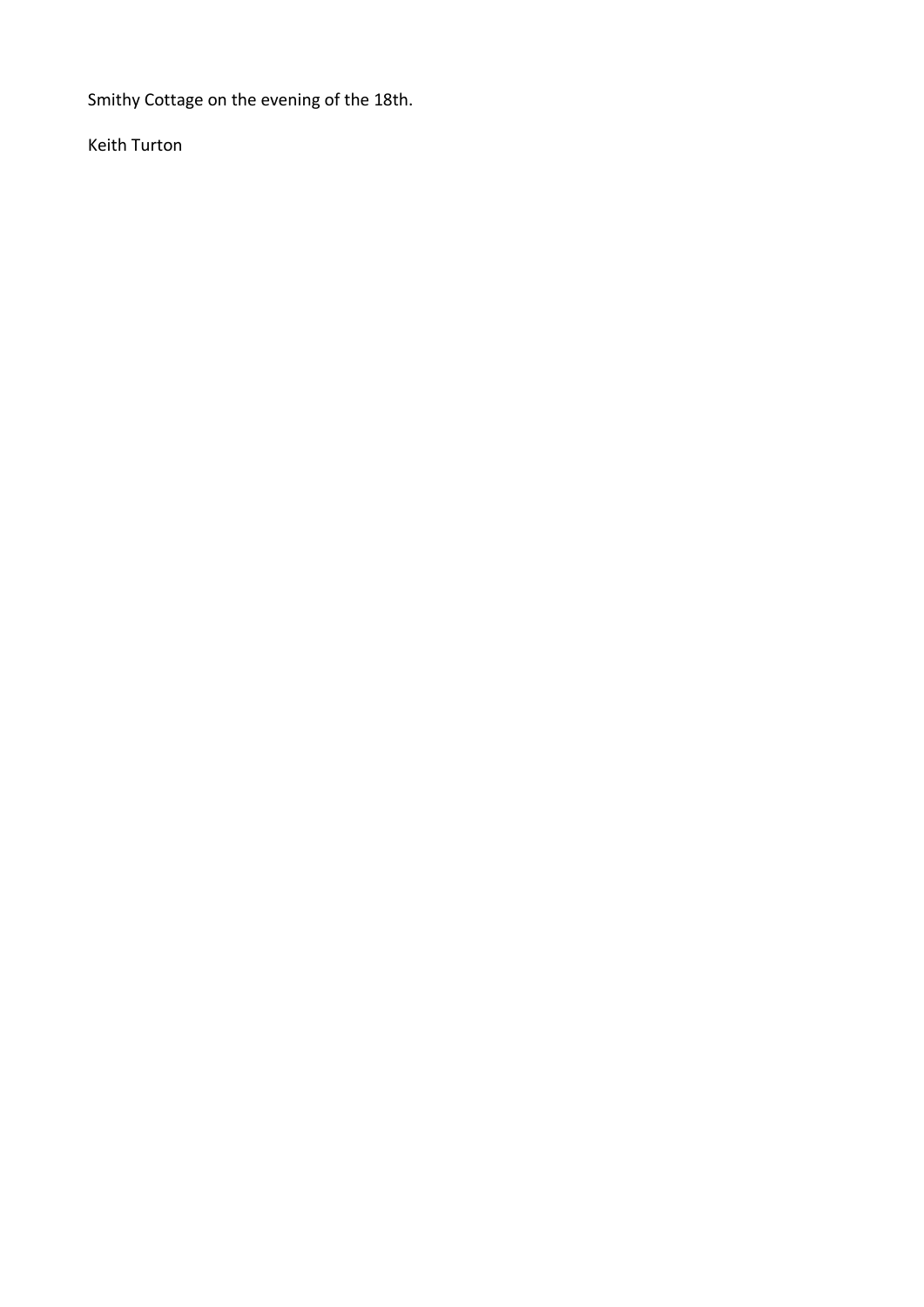# **OGSTON MONTHLY REPORT AUGUST 2005 - 100 Species - 31 Days Covered**

Little Grebe numbers were quite low throughout the month with one juvenile recorded, and a maximum count of three on 31st, whilst Great Crested Grebe were noted on most days with a maximum of twenty-four on 4th. Cormorant numbers were fairly stable throughout with a best count of forty-four on 3rd , Canada Geese were noted almost on a daily basis with a best count of two hundred and twenty four on 23rd,best count for Mallard was one hundred and seventy three on 22nd. Two Garganey found on the 2nd were a very welcome addition to the year list, incredibly three more were found on 19th but sadly could not be located on 20th ,six Goosander visited on the 8th, whilst two Gadwall made an appearance on 23rd .Maximum count for Tufted Duck was the twenty-two recorded on 3rd.,although Teal numbers were quite low early in the month a best count of twenty-four was obtained on 22nd and they continued to be recorded into double figures until month end. A single Ruddy Duck on 3rd was the first of four sightings during the month with two birds present on 30th. Two Little Egrets found on the 16th were recorded on twelve consecutive days, with a single bird present from the 28th until month end.

Both Sparrowhawk and Kestrel were seen on a regular basis with a best count of six for both species on the 15th, Common Buzzard was again well noted during the month with a maximum of eight in the air together on the 21st, with at least two juveniles reported. Hobby was seen more regularly than last month with two on some days and a best of three on 20th and again as with Buzzard at least two juveniles noted. An Osprey seen on 14th was the first record since early in June with others noted on the 19th, 20th, 23rd and 30th these together with five Peregrine sightings made it a good month for raptors. A male Goshawk recorded on the evening of the 27th and a Merlin on the 29th was the first record of both species for quite some time, and brought the number of raptor species for the month to eight.

With disturbance at a maximum whilst the new scrapes are under creation a wader species count of ten was very good, with Little Ringed Plover noted on most days with two juveniles recorded on 7th, Ringed Plover noted on eight days with a maximum of three on 22nd and one juvenile on 20th. Single Green Sandpiper recorded on the 12th, whilst Common Sandpiper was seen on more than six days with a maximum of three on 22nd. Lapwing numbers began to increase with eighty noted on 3rd, and four records of Curlew with a best count of ten flying North West on 31st. was a very good record. Dunlin on seven days with two juveniles noted on 13th and 20th, Common Snipe with six recorded on the evening of the 31st and a single Redshank were the other waders noted during the month. A Greenshank found on the 3rd was followed by a second bird on the 18th which was still present at month end spending the majority of the time on the North Bank and Wooley Bay areas.

Little Owl was again quite difficult to locate with a maximum of two on the 24th, whilst a record of Tawny Owl on 3rd was the first since March, both male and female birds could be heard calling in Milltown Inlet on the evening of the 26th. Green Woodpecker was noted on six days whilst Great Spotted Woodpecker was noted on eleven dates with a maximum of six on 29th.. Kingfisher was noted with much more regularity with at least sixteen sightings with probably the best sightings in Milltown Inlet and Wooley Bay areas.

A Garden Warbler on 10th was the only record of the month, Lesser Whitethroat was noted on nine days with a maximum of four on 2nd and a best count of eight for Whitethroat on 24th.Spotted Flycatcher was recorded on thirteen days with a maximum of nine on 29th , one hundred and twenty Linnet on both the 13th and 14th was a very good record. A good month for Yellow Wagtail sightings with birds noted on eight days with a maximum of five on both 21st and 30th, single Lesser Redpoll noted on two days with singles also of both Meadow Pipit and Siskin. The first two Whinchats of the year were recorded on 20th together with two Wheatears on the same date with singles of each species on 21st and 24th. The best month for quite a few years for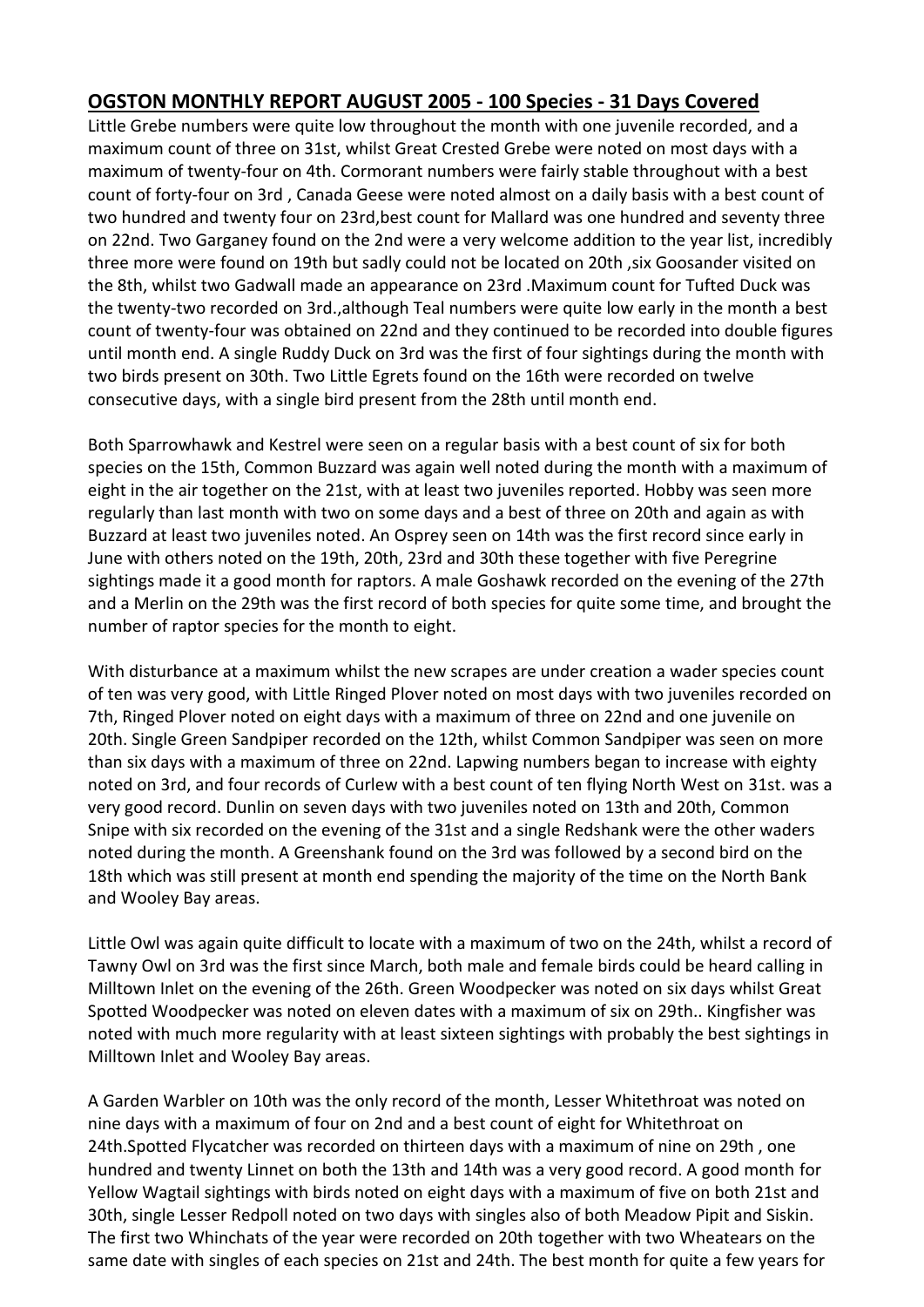sightings of Crossbill with a total of twenty-one birds recorded from three different locations and a maximum of twelve from the Highoredish watchpoint, six Willow Tit records during the month with a best of two on 15th ,and finally a Reed Warbler found in the West Bank Car Park on the 31st brought the number of species recorded during the month to one hundred.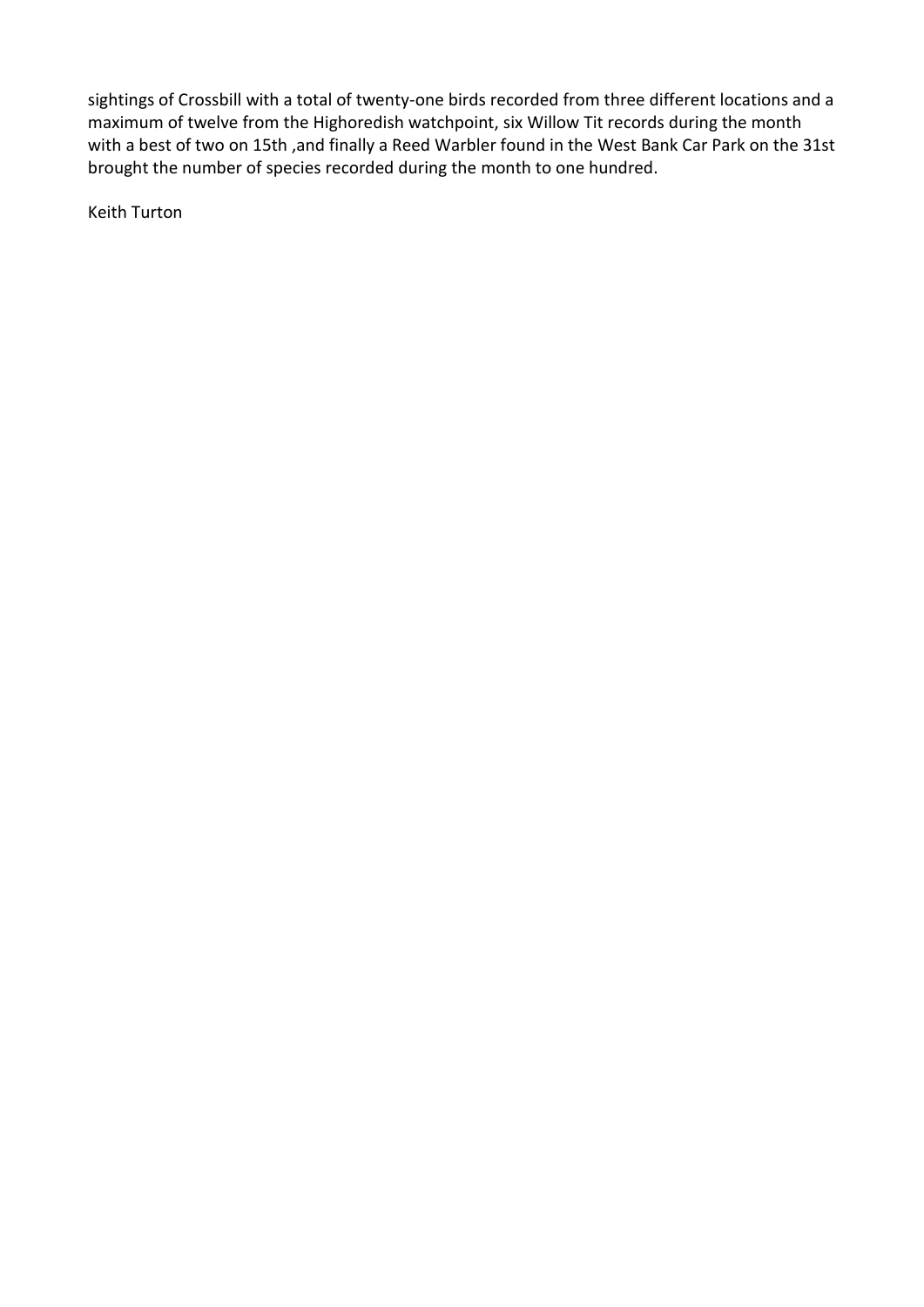## **OGSTON MONTHLY REPORT SEPTEMBER 2005 - 30 Days Covered - 107 Species**

Little Grebe were more numerous throughout the month with a maximum of eight on two dates, Great Crested Grebe reached a peak of twenty-six on 17th, whilst Cormorant had a best count of thirty-six on the 5th. The Little Egret which had been present during August continued its stay for the first fourteen days of the month, Canada Geese peaked at two hundred and thirty on the 5th, A single Greylag Goose was present on the 12th whilst a skein of one-hundred Pink-footed Geese were observed flying East on 11th. Shoveler was noted on two occasions, single Pochard on three dates ,Tufted Duck numbers declined from sixteen at the beginning of the month down to single figures, Teal remained very constant during the month with a high of thirty-six on 18th. Ruddy Duck was seen on five dates with two a maximum on 18th, both Wigeon and Gadwall were also noted with a best count of forty-one and four respectively. The second Mandarin of the year was found on 22nd, whilst the drake Wood Duck was noted on at least five occasions. Mallard numbers reached one hundred and forty-six on 12th

There were many sightings of Common Buzzard with a maximum of three on more than four days, Sparrowhawk was seen regularly, Kestrel seen far less frequently, but Hobby was noted on almost a daily basis with a best count of four on two days with two juveniles seen quite frequently. Peregrine Falcon was noted on at least four occasions with both adult and juvenile birds being seen. Bird of the month and the second sighting of the year was a Honey Buzzard observed on the 21st.An Osprey was noted on 28th

Eleven wader species were noted during the month with Lapwing numbers reaching one-hundred and fifteen on 20th, whilst Common Sandpiper was seen on at least five occasions up to midmonth, Greenshank was also seen on five days. Singles of Ruff on 3rd and Oystercatcher on 9th were followed also on 9th by a Knot, a very welcome addition to the year list, but unfortunately the bird did not stay very long. There were two visits by Redshank on 4th and 9th, and Common Snipe were on the increase with ten being seen on 23rd.There were two records of Curlew with a single on 5th and three on 20th. A single Golden Plover seen on 24th was surprisingly a first for the year.

The adult Yellow-legged Gull was seen throughout the month, and two Little Gulls were enjoyed for a few minutes by two observers on 2nd,with a 1st winter bird on 28th. Common Tern was noted on two days with five seen on 25th, and Arctic Tern with two on 8th and a juvenile on 10th, also on same date and another addition to the year list were two Sandwich Terns which stayed for around twenty minutes, brought in no doubt by the atrocious weather conditions.

Passage of hirundines increased towards month end with two-hundred and forty Barn Swallows on 20th and sevenr- hundred and seventy five House Martins on 23rd, very few Sand Martins were seen with five a maximum on 11th. Both Little Owl and Tawny Owl were noted during the month, and Kingfisher was seen almost on a daily basis with a maximum of three on 27th. Great Spotted Woodpecker was seen very frequently, with four sightings of Green Woodpecker.

Yellow Wagtail was noted on at least seven dates during the month, Tree Pipit on both 4th and 9th was another notable addition to the year list, although both birds were fly-overs. Most of the warblers were still with us up to the month end with Chiffchaff the most prominent with a maximum of eighteen seen on two occasions, ten Blackcaps were noted on 9th, both Whitethroat and Lesser Whitethroat were recorded sporadically as was Sedge Warbler. Spotted Flycatcher appear to have had a good breeding year with a maximum of nine birds seen on 8th.

Wheatear was noted on at least four dates with two records of Whinchat on 15th and 16th, a single Lesser Redpoll was heard on 21st, whilst Siskin were being seen regularly with a best count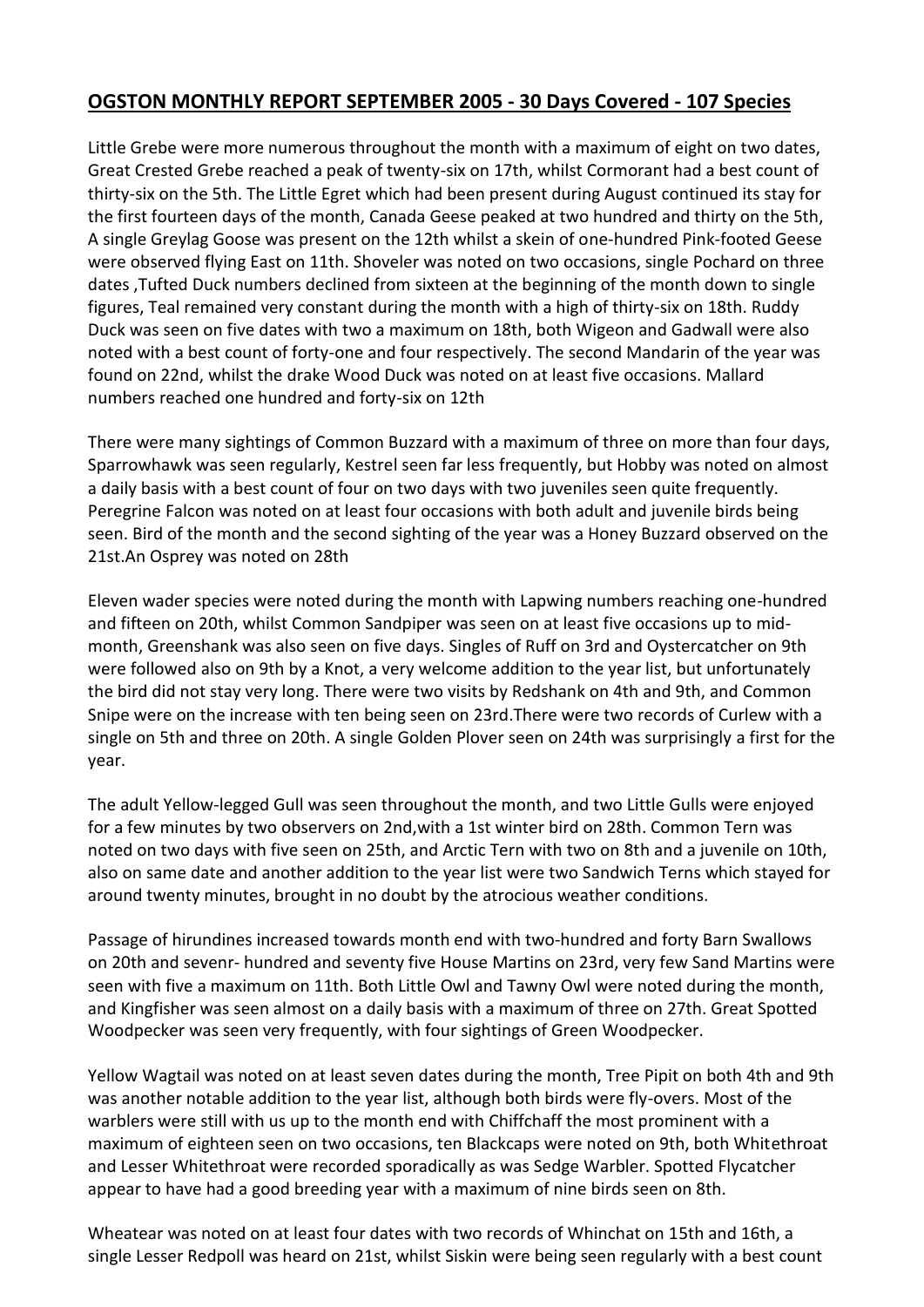of twenty on both 11th and 22nd. The second Redstart of the year was found on 5th in the fields adjacent to the West Bank. A Skylark seen on 22nd was the first record for some time, with five noted on 28th, and two Raven sightings on 2nd and 12th brought an interesting month to a close.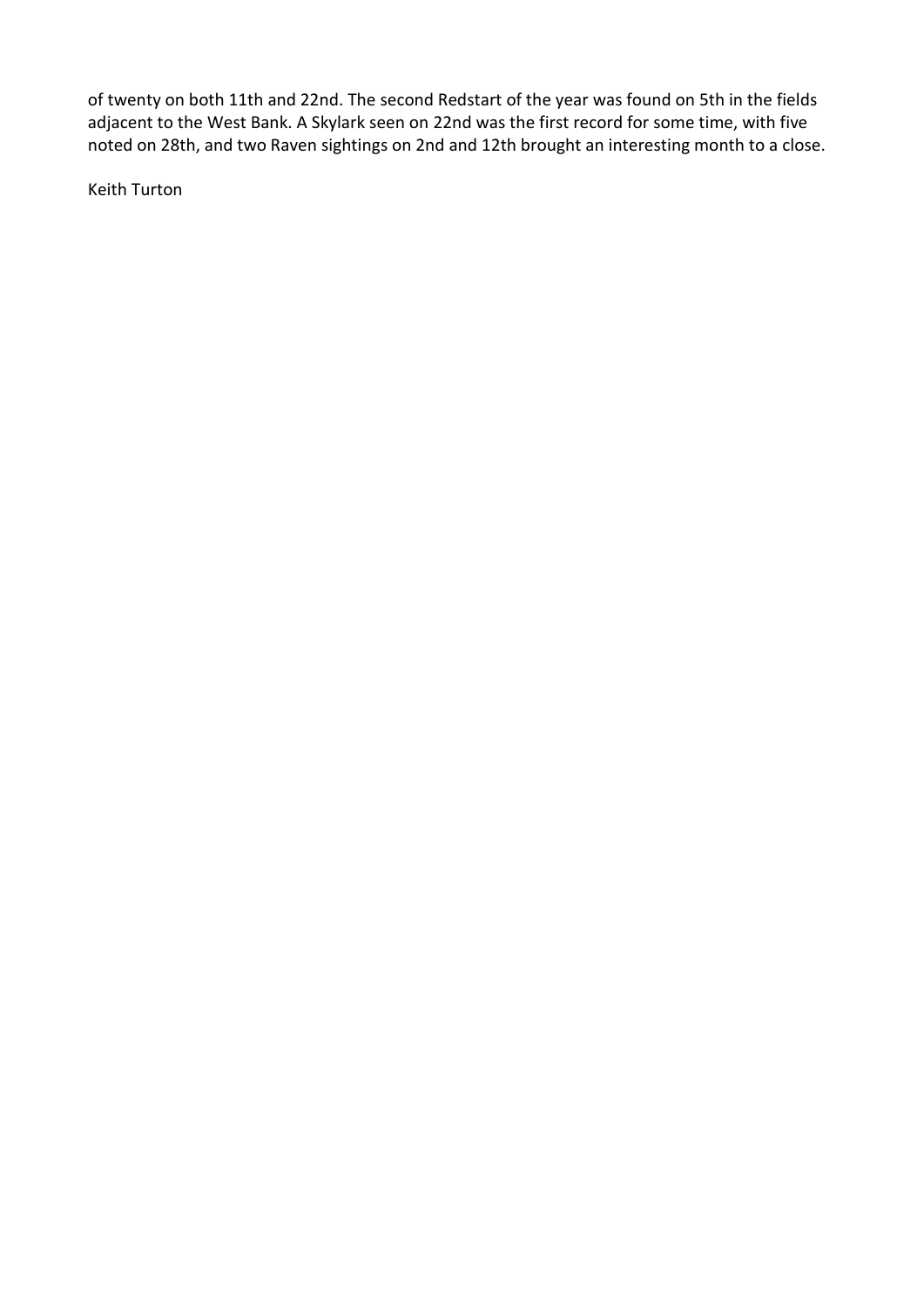# **OGSTON MONTHLY REPORT OCTOBER 2005 - 31 Days Covered - 100-Species**

Little Grebe was seen on fewer occasions than last month, but a maximum of eight on the 9th,10th, and11th with up to four juveniles seen was a good record, Great Crested Grebe numbers was fairly constant throughout the month, whilst Cormorant was quite spasmodic with forty birds on 1st,and just a single bird on 2nd.Single figure records of Grey Heron during the month with a best count of nine on 3rd, whilst Mallard peaked at two hundred and five on 14th.Wigeon numbers remained quite low until mid-month, when they began to improve, reaching double figures on at least three occasions with a maximum of twenty-four on 19th, Tufted Duck was slightly better with a maximum of twenty-two also on 19th. Teal was the best recorded of the wildfowl and peaked at seventy-two on 12th, and Pochard had a best count of twenty- eight on 17th. A visit by three Pintail on the 12th was very welcome as was the single Shoveler on 13th with a single bird also present on 19th. Ruddy Duck was seen on a few occasions with three birds on 17th. Three Greylag Geese were noted on 9th, and a skein of c100 Pink-footed Geese were seen heading south east on 13th, a female Mandarin on 6th was the third record of the year, whilst four Goldeneye on 17th were the first since March. Bird of the month was the Slavonian Grebe found on 18th, although at first it lingered under the dam wall, it later gave tremendous views from in front of the members hide, and was enjoyed by many observers, and was last seen on 20th, this was the first record of this species since 1998, when one was reported 25th January (Birdnet Pager) offshore of the West Bank among the roosting gulls.

Nine sightings of Common Buzzard,ten of Sparrowhawk including two juveniles on both 2nd and 3rd,with just five Kestrel sightings. The juvenile Peregrine seen on 8th was a very good record, as was the Osprey seen for a few minutes on 2nd.

Twelve wader species were recorded during the month with Dunlin being noted quite frequently with a best count of five on 4th, two Ringed Plover were present on 8th with a juvenile bird noted on 15th. Greenshank was observed on two occasions on 4th and 16th, Golden Plover was seen on 4th and 14th, and a single Oystercatcher was present on 7th.There were singles of Common Sandpiper, Curlew and Redshank. Bird of the month was shared by a Grey Plover ,( a very welcome addition to the year list ),that paid a very short visit on 8th and a Knot (the 2nd of the year) on 6th, which many observers were able to see, whilst Lapwing and Common Snipe numbers increased during the month, with best counts of seventy-six and forty respectively.

A late record of Sandwich Tern on 6th which stayed less for than ten minutes, was bettered by an even later one on 24th, whilst there was one sighting of the adult Yellow-legged Gull on 12th, a 2nd winter Mediterranean Gull on 20th was a very good find, and was seen by many observers before flying off in the early evening.

The last hirundine sightings were of c forty-nine Barn Swallow and thirty-two House Martin heading South on 9th,also moving South on 9th were ten Pied Wagtail, five Chaffinch, forty-three Greenfinch, twenty Siskin, and nine Skylarks. whilst on 10th there were six Chaffinch, thirty-one Greenfinch, two Reed Bunting, twelve Redpoll and four Skylarks again moving South. A Rock Pipit on 16th was an excellent and very welcome addition to the year list, but unfortunately only seen by a single observer. Although most warblers have left there were two records of Blackcap, seven of Chiffchaff with a best count of five on 3rd,and a very late record of Willow Warbler on 8th.

The first Redwings of the Autumn were noted on 3rd when two birds were seen, and a maximum of circa five hundred on 26th, although the only record of Fieldfare were the four seen on 16th.Brambling were reported 17th and 18th with ten on 21st, and an influx of thirty-one seen in the Castle Farm area on the East Bank of the reservoir.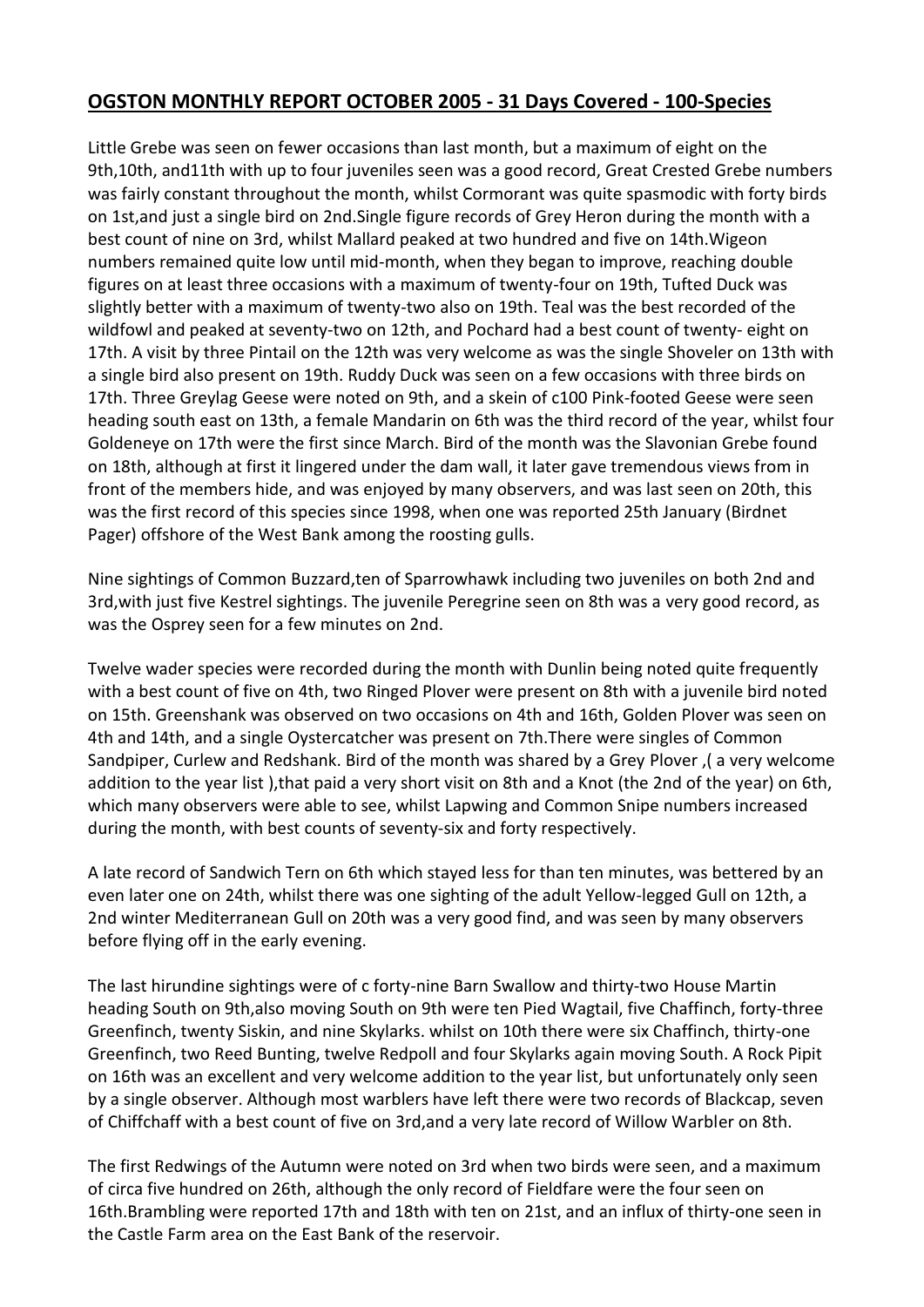Other birds worthy of a mention during the month were two Raven on 12th, ninety-five Linnet on 7th, six Treecreepers on 11th,with single Tawny Owl noted on 11th, and three sightings of Little Owl on 3rd, 7th and 11th.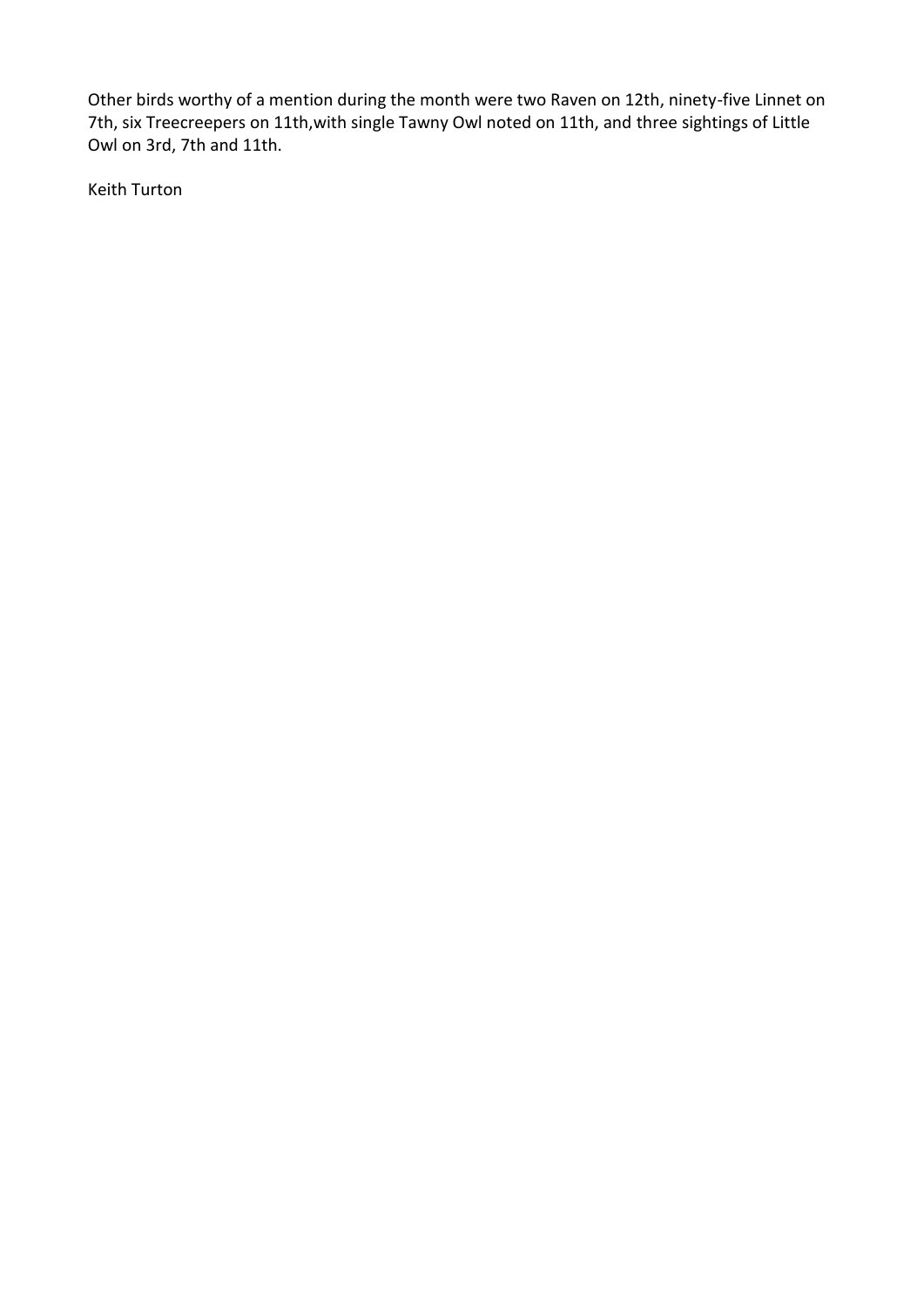### **OGSTON MONTHLY REPORT NOVEMBER 2005 - 30 Days Covered - 82 Species**

Little Grebe was seen quite frequently during the month with a best count of six on 2nd, Great Crested Grebe was recorded very sporadically with a maximum of nineteen on 7th, Cormorant was also under recorded with a best count of twenty-three on 23rd.Teal continued to be the most numerous with regards to wildfowl with a maximum of sixty-four on 2nd , Wigeon were recorded on a number of occasions with a best of forty-four on 19th, two Pintail on both the 8th and 9th were very welcome, as were the six sightings of Gadwall with two present on 7th four on 10th two on 11th and three on 12th , four were present on both 24th and 25th and a pair present on 27th. There were at seven visits by Goosander on 6th and 14th when single birds were present on each occasion, with five (three males two females) on16th, three on 19th a single bird on 26th five on 27th and two on 30th. A Shelduck was present on 14th, Goldeneye was recorded on at least fifteen occasions ,with a maximum of ten (one male, nine females) on 17th. Tufted Duck was noted fairly constantly with a best of fourteen on 19th. A Mandarin Duck noted on 2nd was the fourth of the year. Pochard were noted on a regular basis with a maximum of thirty-two on 19th. There were three Barnacle Geese present with the resident flock of Canada Geese on 21st 22nd and 23rd and 28th.A Pink-footed Goose was new on the 28 and remained until month end. The nine Whooper Swans recorded on 14th consisted of seven adults and two juveniles, and were observed in front of the public hide at 0.945 hours and were a very welcome addition to the year list.

Common Buzzard was noted on 6th 7th and 9th and 20th, with Sparrowhawk seen on 2nd 7th and 8th 15th and 16th,and Kestrel on 5th and 7th and two on 21st. The best sighting of the month with regard to raptors was of a pair of Peregrine Falcons seen on 12th, a single bird flew directly in front of the members hide on 26th causing panic along the whole of the West Bank as the bird made its way towards Brackenfield.

Two Little Owls were seen on 5th with a single bird on 19th and two seen again on 21st, whilst Kingfisher was noted on more than five dates with a best count of two on 1st and 21stst. Green Woodpecker was seen on three occasions during the month on 9th 15th and 16th, with single birds on each occasion, whilst Great Spotted Woodpecker was seen on at least eleven dates with a maximum of two on 13th 14th and 21st.

Common Snipe are making use of the newly created wetland area on the West Bank, with eleven being noted on 21st, a Dunlin was present on the 14th, and one Woodcock was seen on 23rd flying towards Ogston Hall.

Four Jack Snipe together must have been an enjoyable sight for the two observers who saw them whilst gull watching, and were certainly a welcome addition to the year list.

The gull roost began to build up towards mid-month with thirty-five Greater Black Backed, fourteen Common Gulls, and three Yellow-legged Gulls(two Adults and one 3rd Winter ) present on 14th.Four Yellow-legged Gulls (two Adults one 1st and one 2nd Winter ) together with the First Caspian Gull of this Winter period ( a 1st Winter bird) were present on 16th.Three Yellow-legged Gulls together with a 1st Winter Caspian Gull were present on 18th.

An adult and one 1st Winter Yellow-legged were in the roost on 23rd as were two 1st Winters on 24th, and two adults and one 1st Winter on 27th. An adult Mediterranean Gull was present on 26th, with possibly the same bird seen on 27th, also present on 27th were one 1st Winter Caspian Gull and two adult Yellow-legged Gulls together with a 1st Winter.The adult Mediterranean Gull was again in the roost on 29th.Three adult Yellow-legged Gulls were in the roost on 30th, together with two adult Mediterranean Gulls.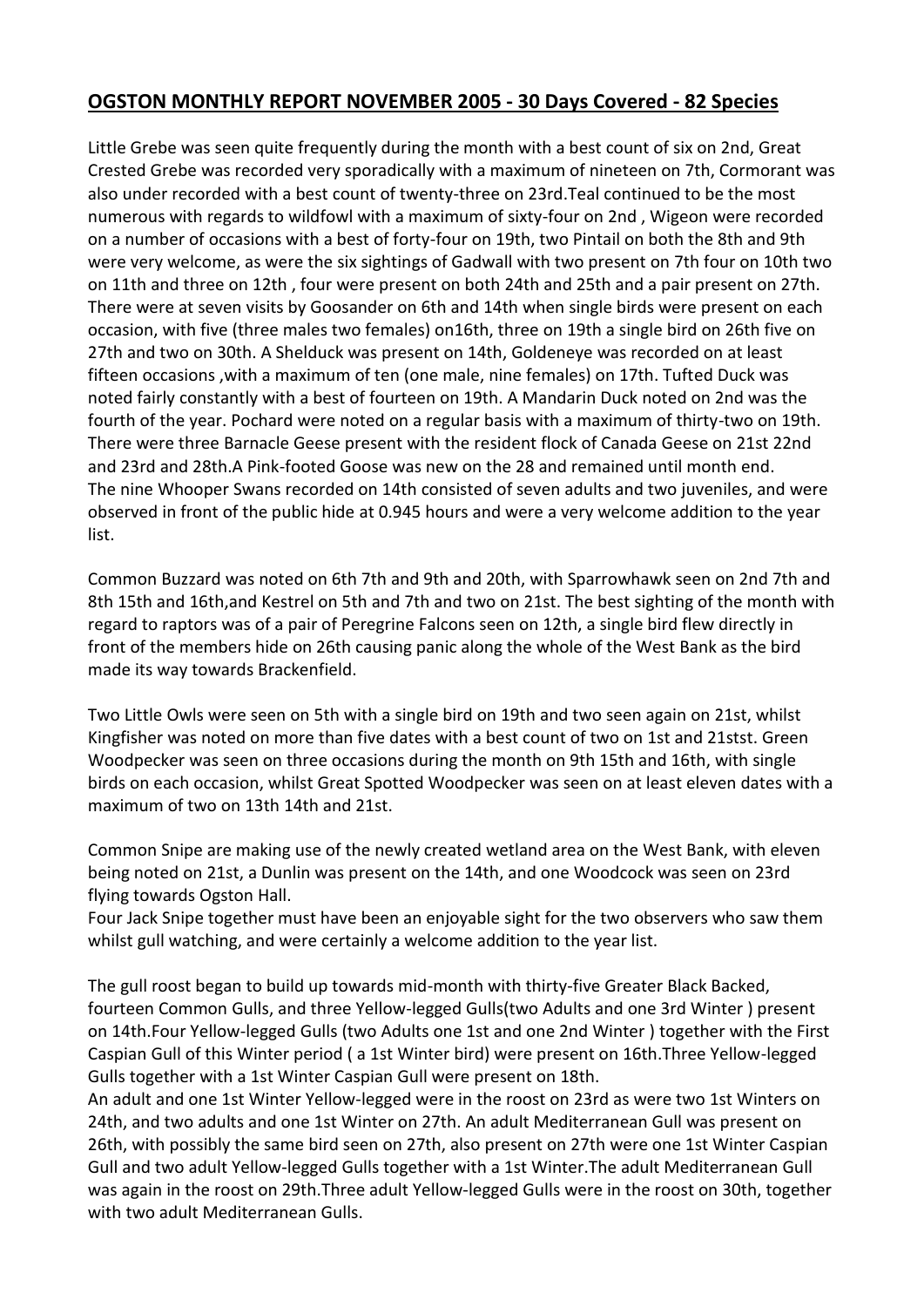Two Skylarks were noted moving South on 6th and 9th, seven Fieldfares South East again on 6th with one hundred North West on 12th.Lesser Redpoll have been noted on more than six occasions with at least two sightings of Common (Mealy) Redpoll Carduelis flammea , last recorded in Derbyshire in 2003 and rated as a rare passage migrant and winter visitor,(source D.O.S. annual report 2004).

Brambling have been noted on a few occasions as have Linnet with best counts of two and twentyfive respectively, Siskin noted on just two dates. Nine Goldcrests on 7th was a good record as was the single Chiffchaff on same date, with another noted on 28th.Two Raven on the 29th were the first for some time.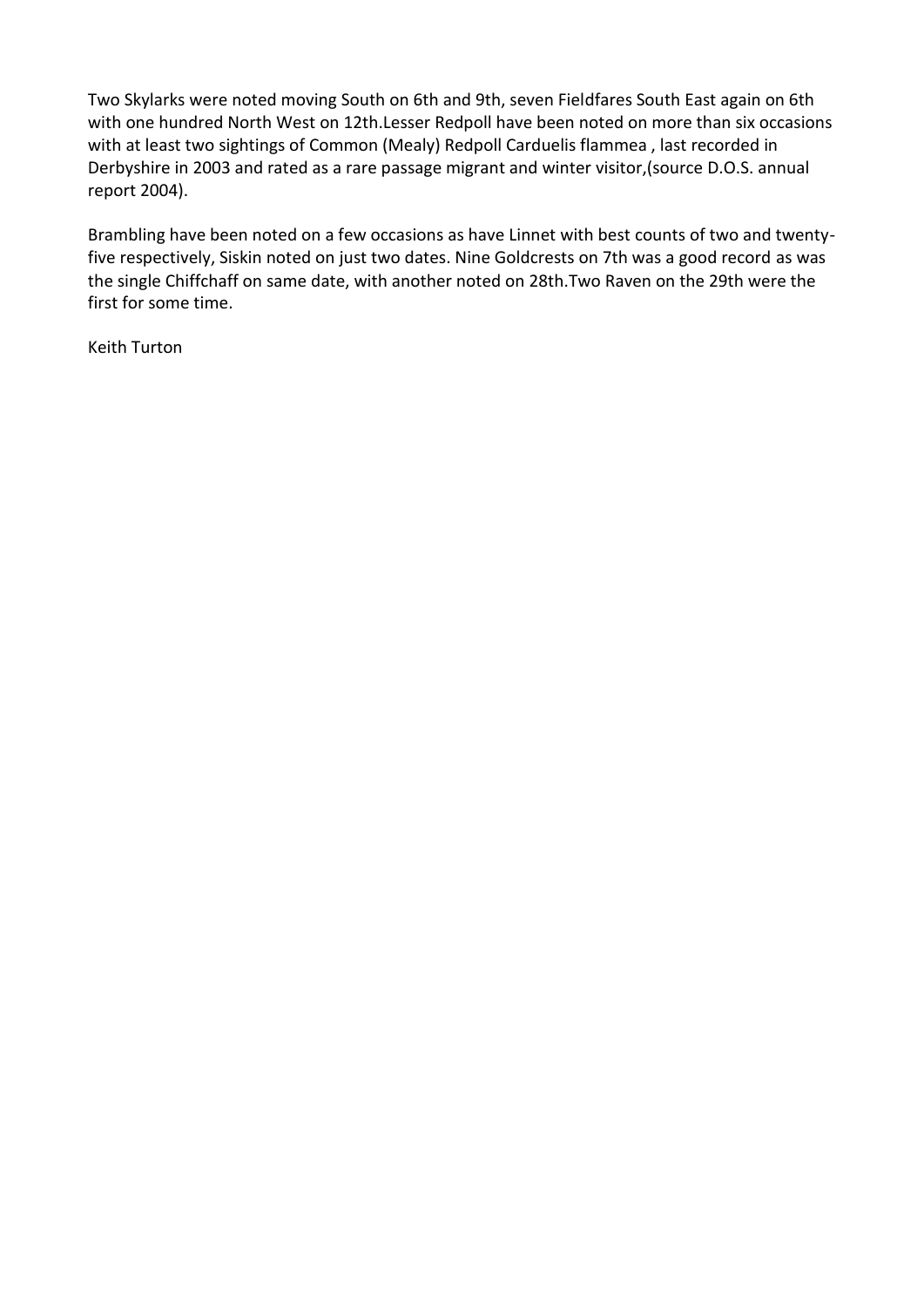# **HARVEST MICE AT OGSTON RESERVOIR – NOVEMBER 2005**

The harvest mouse is Europe's smallest rodent, weighing only 4-6g (about the same as a 20ppiece) and measuring only 5-7cm in length. Its fur is a reddish-golden colour on the upperside and white on the underside with a sharp division between the two areas. In contrast to other mice it has a much more rounded nose and smaller, more hairy ears. It also has characteristic bright beady eyes and a unique prehensile tail, which it can use to wrap around objects such as grass stalks in order to improve balance.

Largely nocturnal, harvest mice are extremely active climbers, living and feeding in the stalk zone of long grasses and reeds. Although typically associated with cereal fields, they are certainly not restricted to this habitat and can in fact be found almost anywhere where tall grass, reed or sedge species exist throughout the year.

Nests, which are round and usually 5-10cm in diameter, are used for both shelter and breeding purposes. They are built from the leaves of plants, which are shredded lengthways and woven together to form a tight ball. The nest remains attached to the stalks of the vegetation from which it is made and is lined with finely shredded grass or thistle down. Whilst in use there is no obvious entrance to the nest however once abandoned, a visible entrance hole may be left.

Harvest mice usually have two or three litters a year in the wild, between late May and October (or even December if the weather is mild). Most litters are born in August. There are usually around six young in a litter, which are born blind and hairless but grow extremely quickly. They become independent after about 16 days but continue using the nest. A fresh nest is built for each litter.

In autumn and winter the mice descend from the dying stalks of tall vegetation to live at ground level. During this time hedgerows become valuable sources of food and shelter, with nests of grass being built near ground level.

Based on the apparent decline of harvest mouse populations across the country, its vulnerability (particularly to adverse weather conditions and human intervention) and on the general lack of information about the current distribution and status of harvest mice in Derbyshire, the harvest mouse was highlighted as a locally important species in the Lowland Derbyshire Biodiversity Action Plan.

Derbyshire Mammal Group have been working over the past couple of years to increase information on the harvest mouse in Derbyshire through undertaking surveys which concentrate on looking for abandoned summer nests. Thus it was that with the kind permission of Severn Trent Water, a group of Derbyshire Mammal Group members descended onto Ogston Reservoir on a crisp, clear but cold morning in November.

On the west bank of the reservoir, to the south of the Ogston Bird club hide, there is a large area of Reed Canary Grass, which is a favourite nest building material of harvest mice. Feeling confident we set to work, parting the stalks to look for the characteristic nests. It wasn't long before the first nest was found, perhaps appropriately by Ian Wildbur, a STW volunteer ranger and Ogston Bird Club member! The nest was sitting, perfectly formed, about 35cm above the ground and judging by its size, it was almost certainly a breeding nest.

Things just got better from there and in total 15 nests were found, many of which were breeding nests, all within a 100 metre stretch of the bankside vegetation. This indicates a good breeding population on site and further highlights the importance of the site for a wide range of wildlife.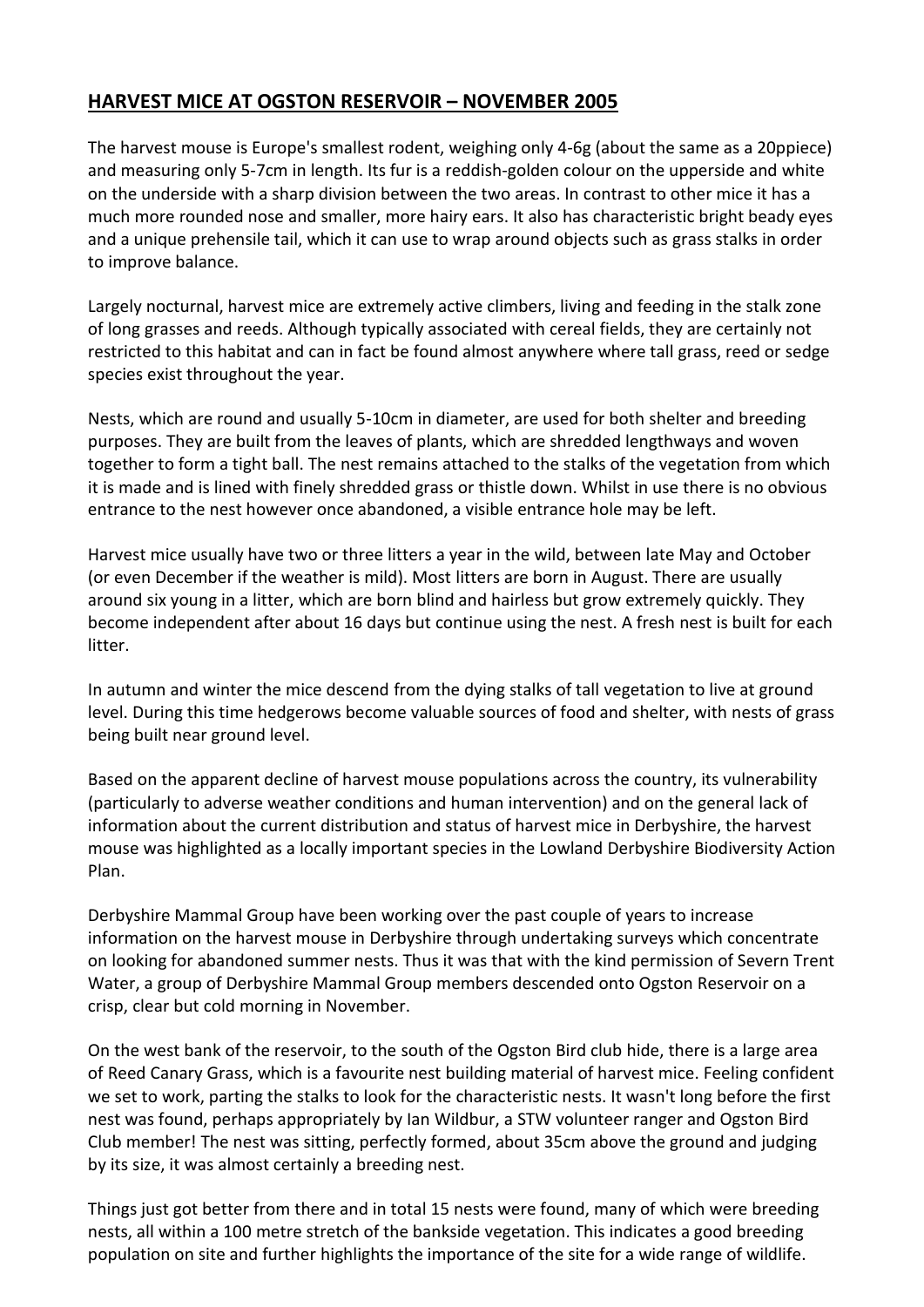These records are the first from this part of the county and therefore provide valuable information in the quest to improve our knowledge of this diminutive mammal in Derbyshire. Monitoring of the status of the population at Ogston over the next few years will also provide important information on population trends and the impacts of climatic variations on harvest mouse populations.

For more information on the harvest mouse and other Derbyshire Mammals, visit the Derbyshire Mammal Group website at http://www.derbyshiremammalgroup.com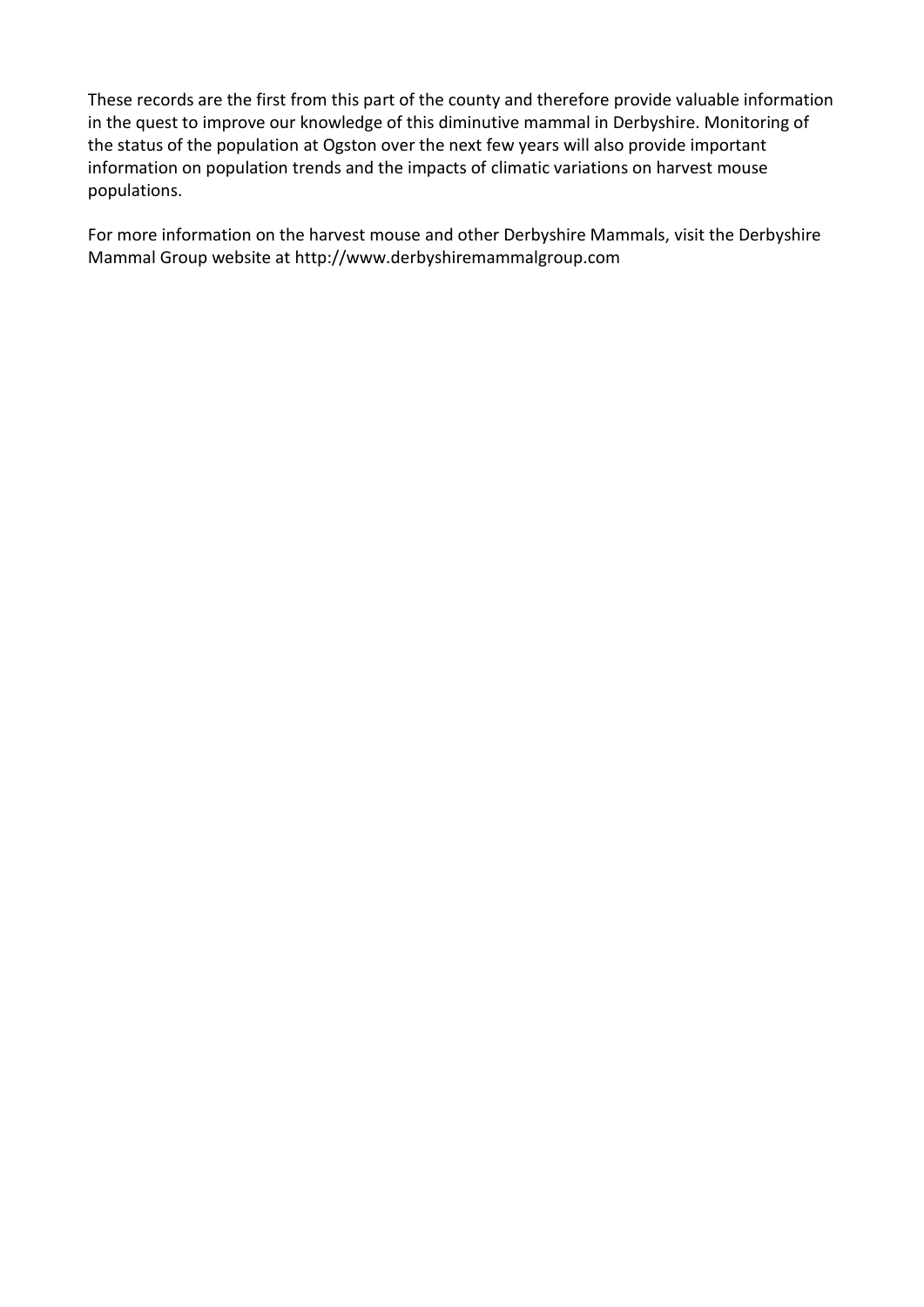### **OGSTON MONTHLY REPORT DECEMBER 2005 - 29 Days Covered - 76 Species.**

Little Grebe was seen fairly frequently with a maximum of seven on 4th, Great Crested Grebe was seen a little more regularly with a best count of twenty three again on 4th, Cormorant was recorded more regularly than last month with a maximum of thirty nine28th, Grey Heron had a maximum of six on 19th, the resident flock of Canada Geese peaked at one hundred and seventy one on 4th, and for some of the time had the lone Pink-footed Goose with them, which stayed until month end, a flock of some one hundred Pink-footed Geese were observed flying from south to east on 12th. Mallard and Teal appeared to be amongst the most numerously recorded wildfowl, with best counts of one hundred and twenty five and seventy respectively, Pochard were noted on a regular basis with twenty four on 31st, Ruddy Duck were seen on at least four occasions. There were numerous sightings of Goldeneye with seven birds seen on both 3rd and 4th, three Goosander ( 2males +1 fem ), were present on 10th with six present on 31st (4male+ 2female),a single Pintail visited on 3rd. A Little Egret which put in an appearance on 7th, was seen on at least six more dates, on 8th, 9th, 15th, 18th,22nd 24th and 31st, A Water Rail caused a great deal of excitement when first seen on 7th, it was subsequently seen on 17th, 18th, 19th, 20th,26th and again on 31st, whilst three Gadwall were present on 2nd (2males 1 female ), four on 4th, and singles on 25th and 26th. Wigeon had an early month high of forty five on 3rd, but were down to a single bird on 12th.

Raptor sightings were very scarce throughout the whole of the month, with Sparrowhawk seen on just four occasions on 12th, 19th, 24th and 27th, with single birds seen on each date, whilst Kestrel was noted on 3rd (single), 5th(two birds), and a single bird again on 12th.

Throughout the whole of the month things had been fairly quiet with not much to get excited about, then the Gull Roost gave us a candidate for bird of the month, when a 1st winter Glaucous Gull was found on 2nd

This was the first bird of this species of the second winter period, and only the third bird of this species this year, and was followed on 3rd by an adult Mediterranean Gull. There was an adult Yellow- legged Gull and a 1st winter Caspian Gull on 1st, and a possible adult Caspian Gull on same date, a 1st winter Yellow-legged and 1st winter Caspian were present on 3rd, two adult Yellowlegged Gulls together with two adult and two 1st winter Caspian Gulls on 4th, single 1st winter Caspian on 5th, two adult Yellow-legged Gulls and two 1st winter Caspian Gulls were in the roost on 7th. One adult Yellow-legged and one adult Caspian roosted on 10th. The 17th provided one adult Yellow-legged and three 1st winter Caspian Gulls. The roost on 29th had a CaspianGull, a Glaucous Gull, two Iceland Gulls (the first birds of the second winter period), and what must definitely be the bird of the month, and possibly the year, a Kumliens Iceland Gull, with possibly the same bird also reported on 30th.The bird, if accepted by the D.O.S. Rarities Committee, would be a very welcome addition to the year list, and a tremendous climax to 2005. An adult Iceland Gull and a 1st winter Glaucous Gull were present on 30th, and 1st and 2nd winter Iceland Gulls and 1st winter and adult Glaucous Gulls were in the roost on 31st.

Kingfisher seen on at least ten dates, with a maximum of two on 24th, with Little Owl seen on five days. Great Spotted Woodpecker was seen very regularly on the feeders near the members hide, as were most of the common species, including Great, Blue and Coal Tit, together with Nuthatch and Jay. A Green Woodpecker seen on 23rd was the only sighting of the month, but was a welcome addition to a very depleted list for the month. A mixed flock of Redwings and Fieldfares circa one hundred were noted on 12th, eight Goldcrest on 19th was a good record, Bullfinch became very easy to see during the month and a maximum of five on 3rd was quite good, and two sightings of Reed Bunting on 12th and 19th.